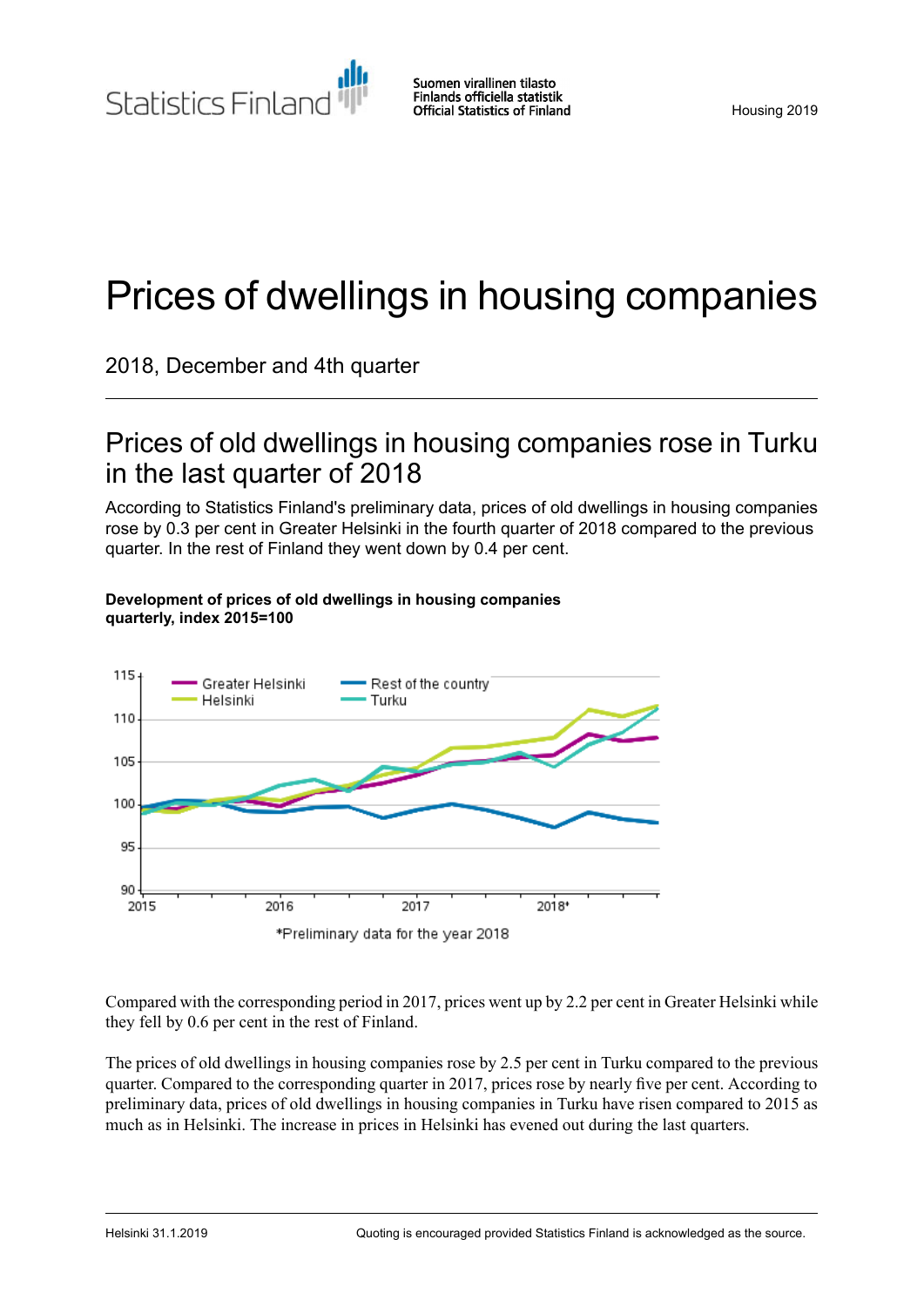The preliminary data on the price change in Turku in the last quarter are based on 720 transactions. The preliminary data comprise, on average, two-thirds of completed transactions of old dwellings in blocks of flats and terraced houses.

According to data available to Statistics Finland, 58,124 transactions of old dwellingsin housing companies were made in the whole country in January to December, which is around 1,600 transactions fewer than in the corresponding period in the previous year. In Greater Helsinki the number of known transactions is now around 500 fewer than in the corresponding period in the previous year.

| Area                                                      | Price per square metre,<br>EUR/m <sup>2</sup> |       | Index 2015=100 Yearly change in<br>index, % | Quarterly change in<br>index, % |
|-----------------------------------------------------------|-----------------------------------------------|-------|---------------------------------------------|---------------------------------|
| Whole country                                             | 2,063                                         | 102.7 | 0.8                                         | $-0.1$                          |
| Greater Helsinki                                          | 3,674                                         | 107.8 | 2.2                                         | 0.3                             |
| Rest of the country (whole<br>country - Greater Helsinki) | 1,589                                         | 97.9  | $-0.6$                                      | $-0.4$                          |
| Helsinki                                                  | 4,245                                         | 111.6 | 4.0                                         | 1.1                             |
| Espoo-Kauniainen                                          | 3,411                                         | 102.9 | $-0.4$                                      | $-0.5$                          |
| Vantaa                                                    | 2,627                                         | 99.9  | $-1.5$                                      | $-1.9$                          |
| Tampere                                                   | 2,438                                         | 107.2 | 4.6                                         | 0.6                             |
| Turku                                                     | 2,089                                         | 111.2 | 4.9                                         | 2.5                             |
| Jyväskylä                                                 | 1,857                                         | 96.7  | $-0.4$                                      | $-1.5$                          |
| Oulu                                                      | 1,747                                         | 100.4 | $-0.3$                                      | $-0.6$                          |

|  |  | Price of old dwellings in housing companies, 2018 4th quarter $^{1)}$ |  |
|--|--|-----------------------------------------------------------------------|--|
|  |  |                                                                       |  |

1) The data concerning 2018 are preliminary

## Prices of old dwellings in housing companies rose most in Helsinki and Tampere last year

According to preliminary data, prices of old dwellings in blocks of flats and terraced houses went up by 0.6 per cent from the previous year in the whole of 2018. In Greater Helsinki, prices went up by 2.5 per cent, while in the rest of Finland they went down by 1.2 per cent.

According to preliminary data, prices went up most in Helsinki and Tampere during the whole last year compared to 2017. Of all areas in the big towns, prices rose most in the most expensive areas in Tampere, Helsinki and Turku. Last year, prices went down most in Kokkola, Mikkeli and Vaasa compared to 2017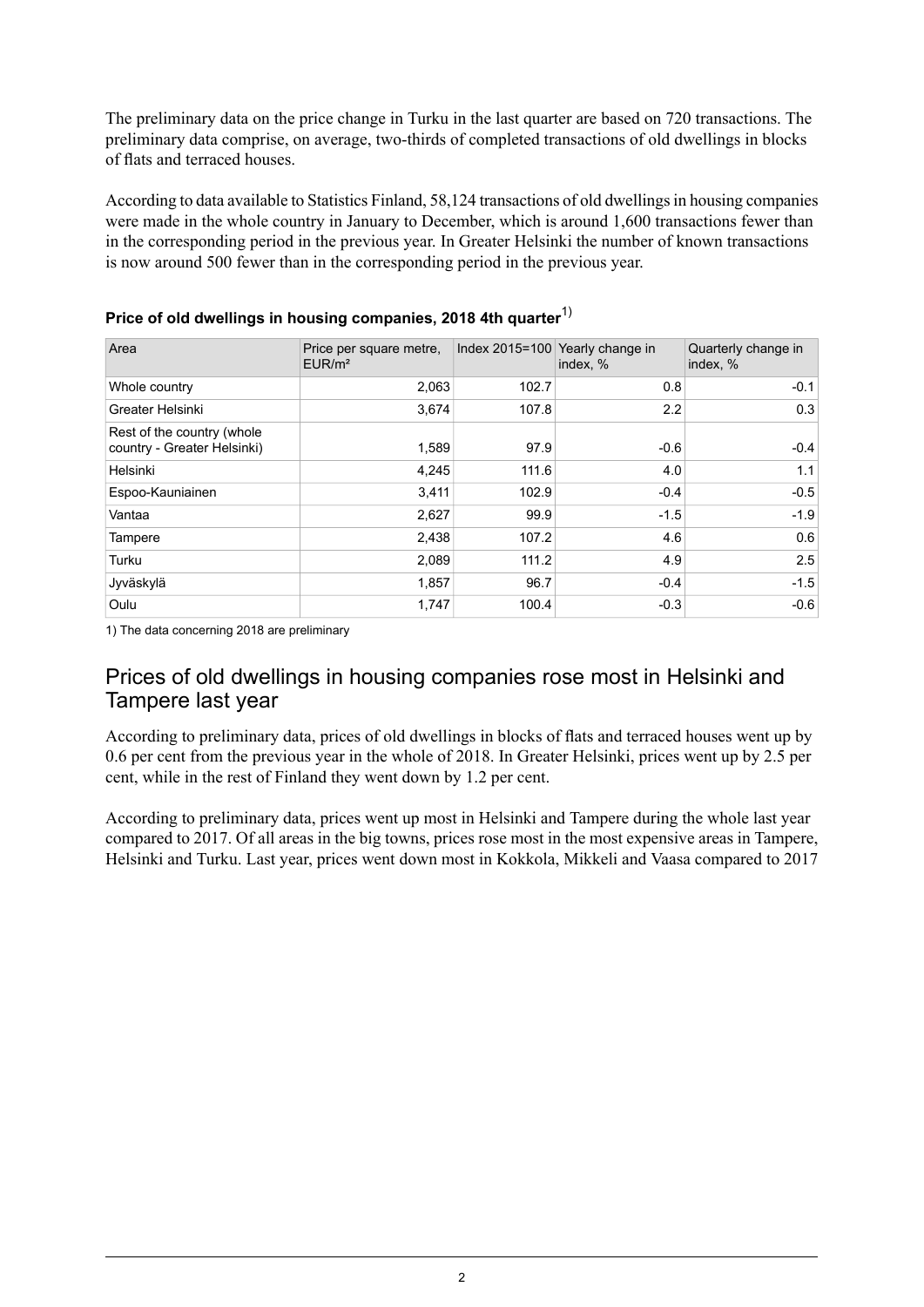|                                                          |       | Index 2015=100 Yearly change in index<br>2017/2018, % | Number of known transactions |
|----------------------------------------------------------|-------|-------------------------------------------------------|------------------------------|
| Whole country                                            | 102.6 | 0.6                                                   | 58,124                       |
| Greater Helsinki                                         | 107.4 | 2.5                                                   | 16,878                       |
| Rest of the country (whole country-<br>Greater Helsinki) | 98.2  | $-1.2$                                                | 40,884                       |
| Helsinki                                                 | 110.2 | 3.7                                                   | 10,324                       |
| Helsinki 1                                               | 114.6 | 4.9                                                   | 1,748                        |
| Helsinki 2                                               | 112.5 | 5.0                                                   | 4,037                        |
| Turku                                                    | 107.8 | 2.7                                                   | 3,455                        |
| Turku 1                                                  | 112,6 | 4.4                                                   | 1,421                        |
| Tampere                                                  | 106.8 | 3.6                                                   | 3,796                        |
| Tampere 1                                                | 112.5 | 6.6                                                   | 1,429                        |
| Vaasa                                                    | 93.4  | $-4.9$                                                | 821                          |
| Mikkeli                                                  | 93.7  | $-5.9$                                                | 598                          |
| Kokkola                                                  | 90.7  | $-7.5$                                                | 271                          |

#### **Prices of old dwellings in housing companies, whole year 2018\* preliminary data**

In 2018, prices of new dwellings in blocks of flats and terraced houses went up by 0.7 per cent in the whole country. In Greater Helsinki, prices went up by 0.6 per cent and in the rest of the country by 0.8 per cent compared with the previous year. In the whole country, the average square meter price of a new dwelling was EUR 3,746, in Greater Helsinki EUR 4,917 and elsewhere in Finland EUR 3,333.

## Prices remained stable in December

According to Statistics Finland's preliminary data, prices of old dwellings in blocks of flats and terraced houses went down by 0.2 per cent in Greater Helsinki in November to December, while they went up by 0.2 per cent elsewhere in Finland. In the whole country, the prices remained unchanged. Compared with December 2017, prices went up by 2.7 per cent in Greater Helsinki while they fell by 0.3 per cent in the rest of Finland. In the whole country, prices went up by 1.2 per cent.

#### **Development of prices of old dwellings in housing companies by month, index 2015=100**

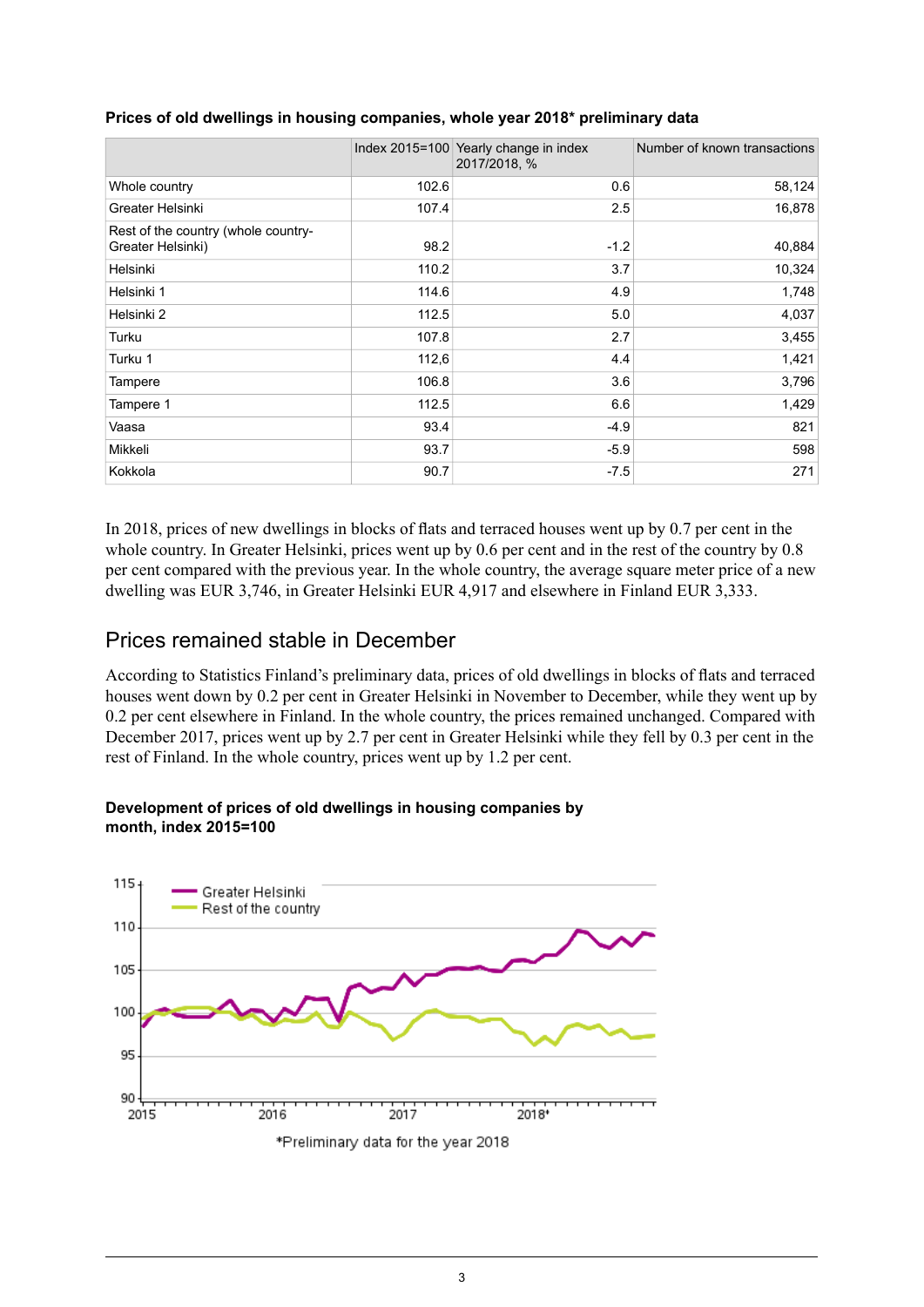When the monthly statistics on prices of dwellings in housing companies are published they cover approximately 50 per cent of all transactions made in the latest statistical month. The monthly data become revised during the following months so that the final data for the year are published in the release concerning the first quarter of the following year. For further information about data revisions, see separate tables. It is not recommended to use the latest month's number of transactions when describing the activeness of trading.

The information on old dwellings derive from the statistics on the prices of dwellings in housing companies compiled by Statistics Finland from the Tax Administration's data. The preliminary data cover roughly two-thirds of completed transactions in old dwellings in blocks of flats and terraced houses. The data on new dwellings in blocks of flats are based on information on the transaction prices of the largest building contractors and estate agents. More detailed price data on dwellings in housing companies are available at [http://tilastokeskus.fi/til/ashi/tau\\_en.html.](http://www.tilastokeskus.fi/til/ashi/tau_en.html)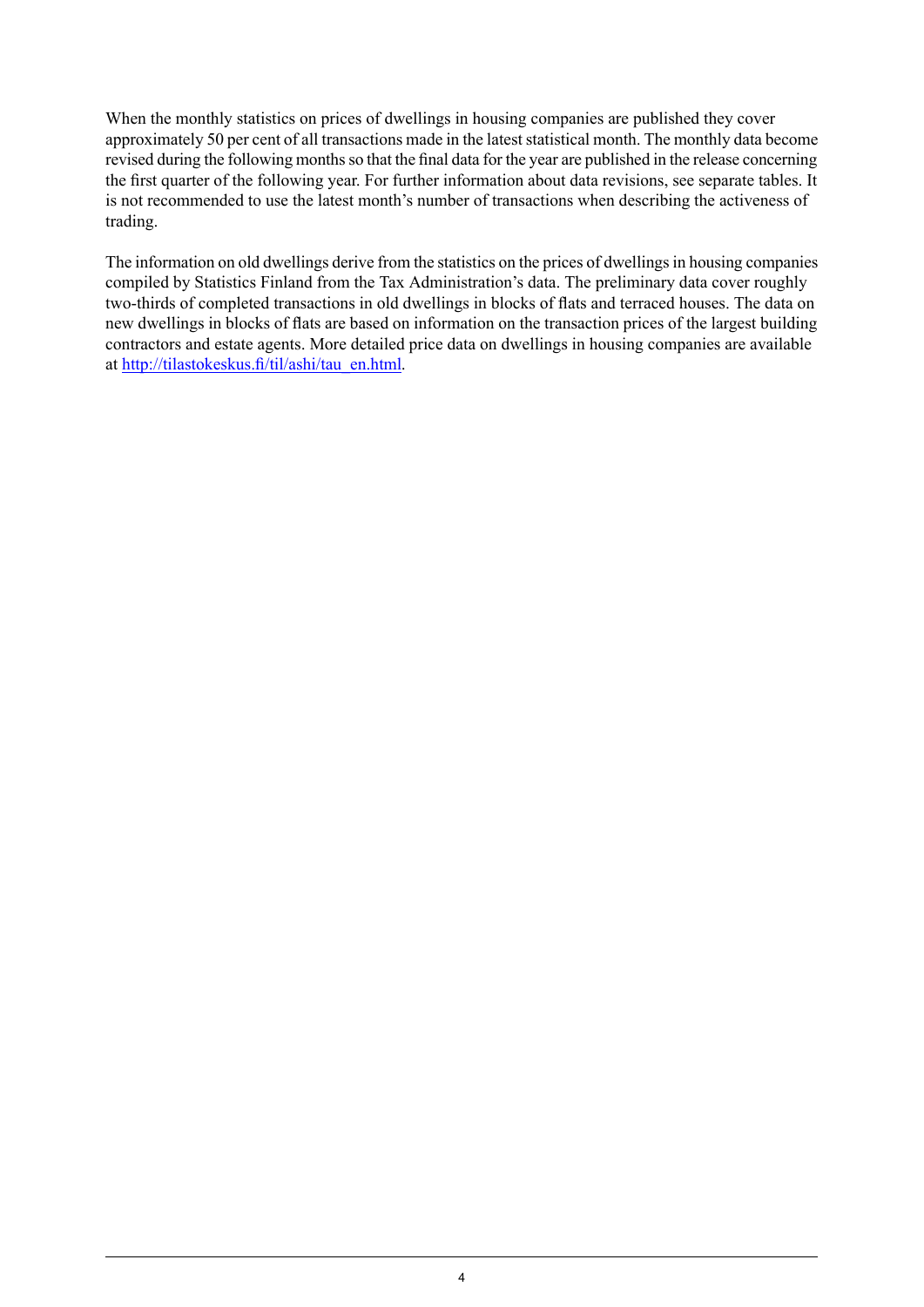## **Contents**

## **Tables**

## **Appendix tables**

| Appendix table 1. Unencumbered average prices per square metre of old dwellings in housing companies, December |  |
|----------------------------------------------------------------------------------------------------------------|--|
| Appendix table 2. Unencumbered average prices per square metre of old blocks of flats, December 201811         |  |
| Appendix table 3. Unencumbered average prices per square metre of old terraced houses, December 201812         |  |
|                                                                                                                |  |

## Figures

| Figure 3. Year-on-year changes in prices of dwellings and in wages and salaries 1971–2018, 4th quarter10            |  |
|---------------------------------------------------------------------------------------------------------------------|--|
| <b>Appendix Figures</b>                                                                                             |  |
|                                                                                                                     |  |
|                                                                                                                     |  |
| Appendix figure 3. Price development of old dwellings in blocks of flats in Helsinki Metropolitan Area, index       |  |
| Appendix figure 4. Price development of old dwellings in blocks of flats in Tampere, Turku, Oulu and Kajaani, index |  |
|                                                                                                                     |  |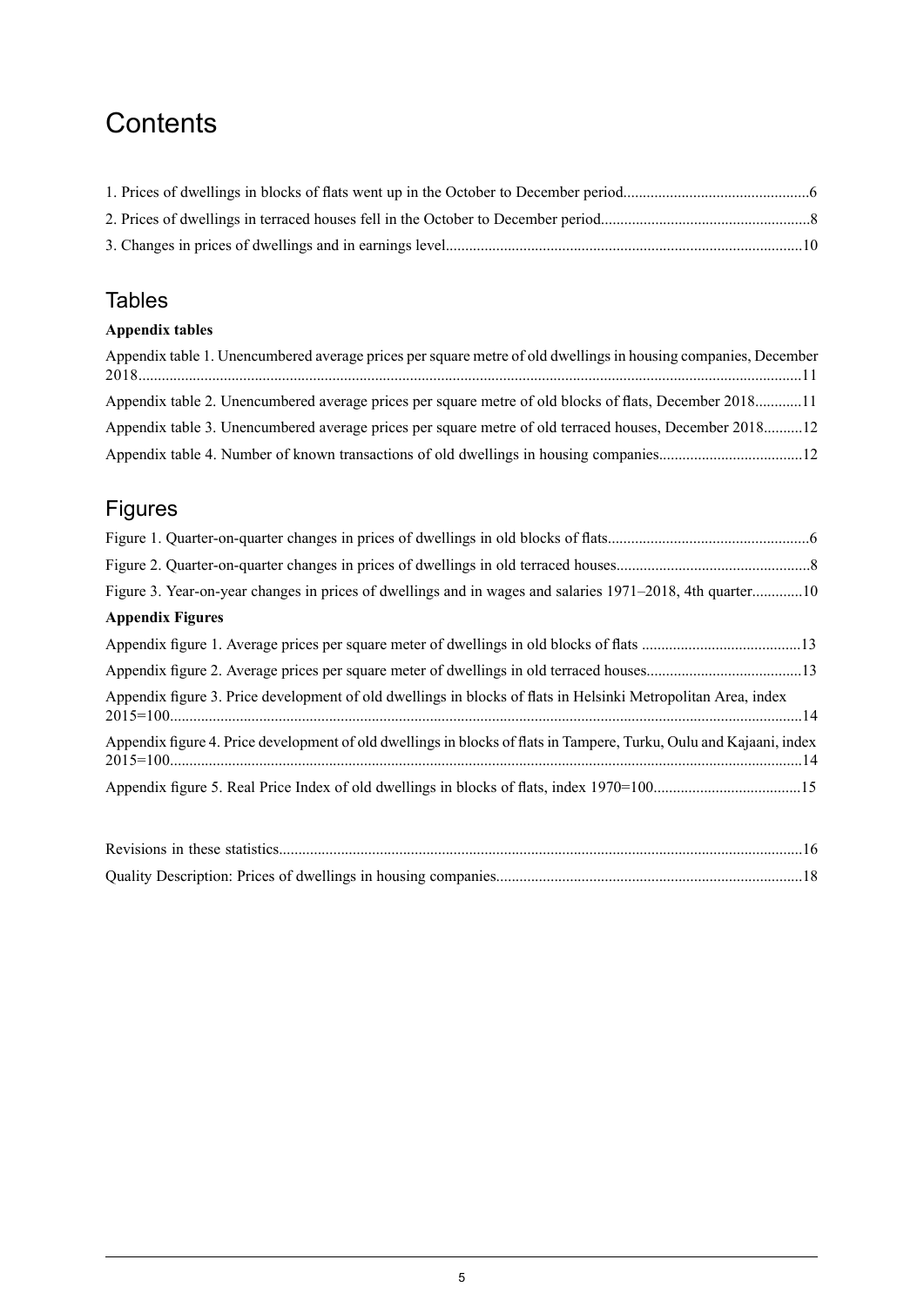## <span id="page-5-0"></span>1. Prices of dwellings in blocks of flats went up in the October to December period

According to preliminary data, prices of old dwellings in blocks of flats rose by 0.2 per cent in the whole country compared to the previous quarter. In Greater Helsinki, prices went up by 0.7 per cent, while in the rest of Finland they went down by 0.4 per cent. Compared to the corresponding quarter of 2017, prices rose by 1.5 per cent in the whole country. In Greater Helsinki, prices went up by 3.0 per cent, while in the rest of Finland they went down by 0.4 per cent.



<span id="page-5-1"></span>

Prices of old dwellings in blocks of flats went up by 9.1 per cent in Pori, 7.3 per cent in Järvenpää and 6.7 per cent in Kotka. Compared to the previous quarter, prices went down by 7.9 per cent in Hämeenlinna, by 5.9 per cent in Kouvola and by 4.6 per cent in Jyväskylä. Compared to the corresponding quarter 2017, prices went up by 5.5 per cent in Tampere, 5.1 per cent in Riihimäki and 5.0 per cent in Pori. Prices fell by 18.8 per cent in Kokkola, by 12.5 per cent in Mikkeli and by 7.9 per cent in of Hämeenlinna.

Viewed by type of apartment, prices of one-room flats remained unchanged in Greater Helsinki, while they fell by 1.7 per cent in the rest of Finland from the previous quarter. Over the same period, prices of two-room flats rose by 1.4 per cent in Greater Helsinki but decreased by 0.8 per cent in the rest of Finland. Prices of three-room and larger flats increased by 0.4 per cent in Greater Helsinki and remained unchanged in the rest of the country.

In the fourth quarter of 2018, the average price per square metre of an old dwelling in a block of flats was EUR 2,218 in the whole country, EUR 3,904 in Greater Helsinki and EUR 1,614 elsewhere in the country.

Prices of new dwellings in blocks of flats went up by 2.9 per cent in the whole country from the previous quarter. In Greater Helsinki, prices rose by 3.5 per cent and in the rest of Finland by 2.5 per cent. Compared with the corresponding period of 2017, prices of new dwellings in blocks of flats went up by 6.8 per cent in the whole country. Prices went up by 10.6 per cent in Greater Helsinki and by 4.3 per cent elsewhere in Finland.

According to preliminary data, prices of old dwellings in blocks of flats rose by 1.5 per cent in the whole country in 2018 compared with the previous year. In Greater Helsinki, prices went up by 3.3 per cent, while in the rest of Finland they went down by 0.8 per cent. Prices went up most in Tampere, by 4.8 per cent, in Helsinki, by 4.2 per cent, and in Turku, by 2.1 per cent. Prices fell most in Kokkola, by 9.4 per cent, in Hyvinkää, by 5.9 per cent, and in Lappeenranta, by 5.4 per cent. In Greater Helsinki, the price per square metre of an old dwelling in a block of flats was EUR 3,875 and in the rest of Finland EUR 1,599.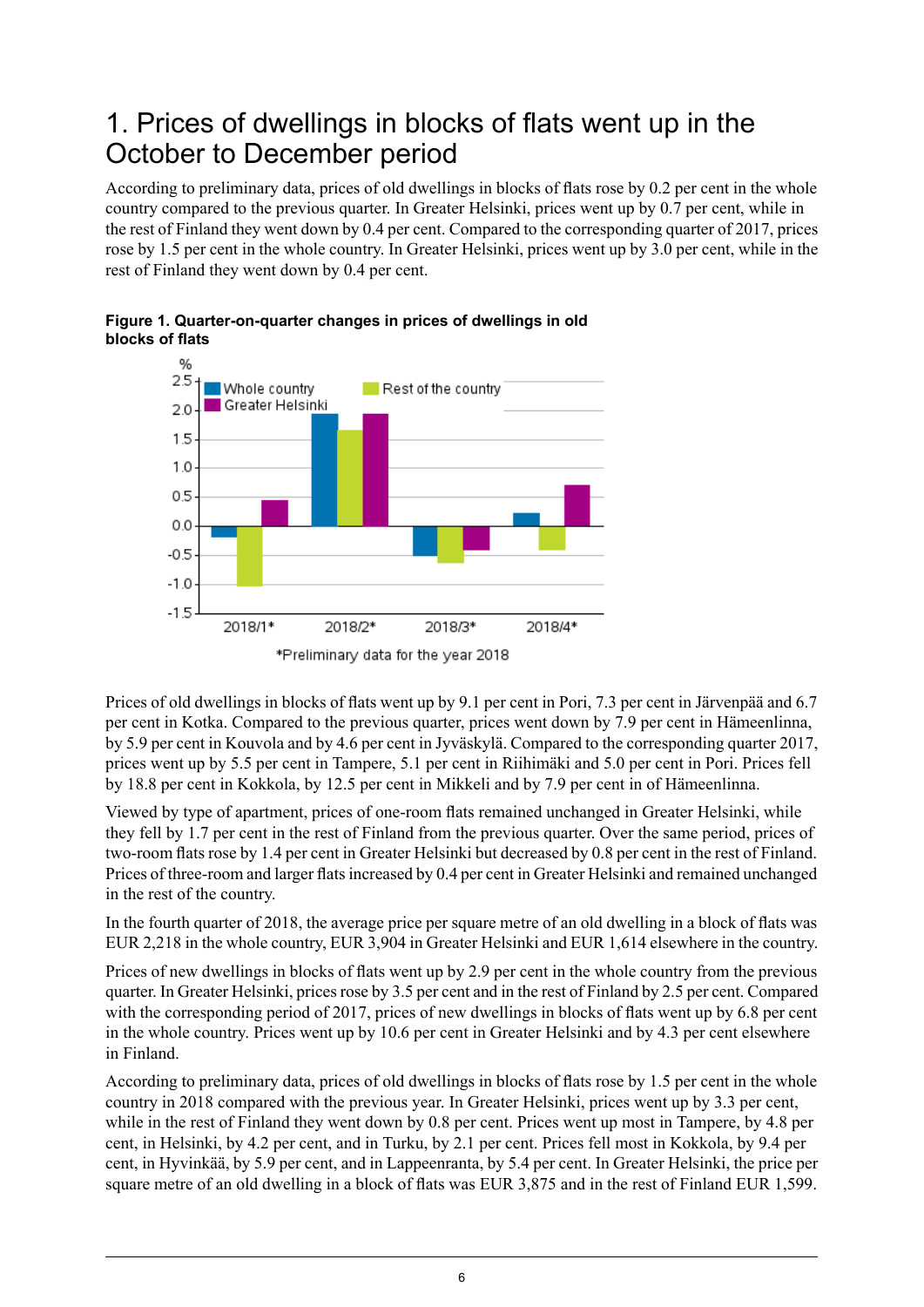In 2018, the price persquare metre of a new dwelling in a block of flats was EUR 5,179 in Greater Helsinki and EUR 3,664 elsewhere in the country. Compared with the previous years, prices of dwellings in new blocks of flats rose in the whole country by 0.9 per cent. In Greater Helsinki, prices remained roughly unchanged and in the rest of the country prices rose by 1.4 per cent.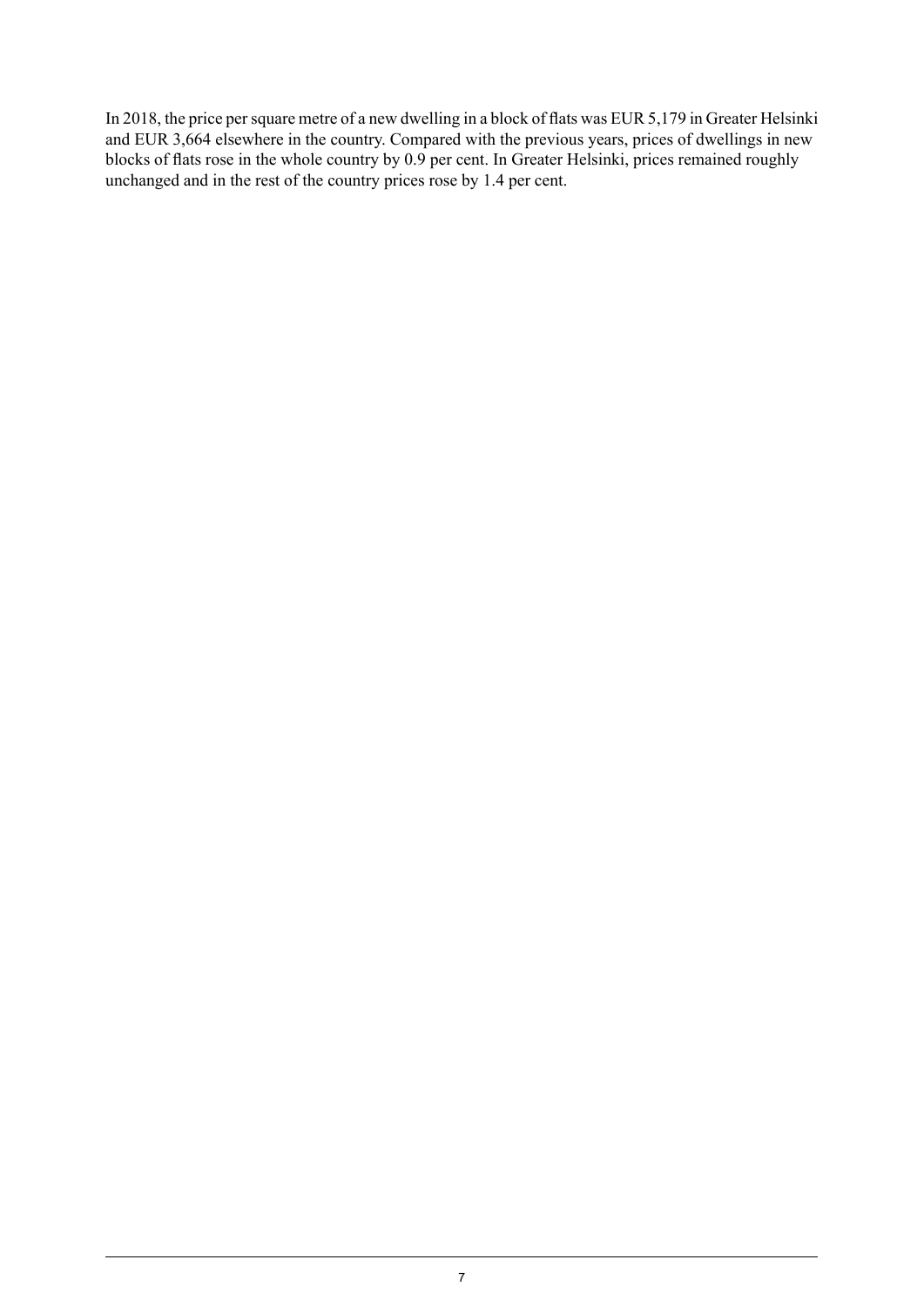## <span id="page-7-0"></span>2. Prices of dwellings in terraced houses fell in the October to December period

According to preliminary data, prices of old dwellings in terraced houses fell by an average of 0.5 per cent from the previous quarter in the whole country. In Greater Helsinki, prices went down by 0.4 per cent and in the rest of the country by 0.5 per cent. Compared to the corresponding period in 2017, prices of old dwellings in terraced houses fell by 0.2 per cent in the whole country. In Greater Helsinki, prices went up by 0.6 per cent, while in the rest of the country they went down by 0.7 per cent.



<span id="page-7-1"></span>**Figure 2. Quarter-on-quarter changes in prices of dwellings in old terraced houses**

Prices of old dwellings in terraced houses went up in Kotka, by 12.4 per cent, in Hyvinkää, by 9.1 per cent and in Mikkeli, by 7.7 per cent. Prices went down in Kerava, by 8.2 per cent, in Lahti, by 7.3 per cent and in Kuopio, by 4.3 per cent compared to the previous quarter. Compared to the corresponding quarter in 2017, prices went up in Turku, by 7.6 per cent, in Joensuu, by 6.3 per cent, and in Porvoo, by 6.2 per cent. Prices fell by 7.4 per cent in Kuopio, by 4.8 per cent in Kouvola and by 3.4 per cent in Pori.

In the last quarter of 2018, the average price per square metre of an old dwelling in a terraced house was EUR 1,895 in the whole country, EUR 3,321 in Greater Helsinki and EUR 1,564 elsewhere in the country.

Prices of new dwellings in terraced houses fell in the whole country by 0.3 per cent from the previous quarter. In Greater Helsinki, prices went up by 1.1 per cent, while in the rest of Finland they went down by 0.8 per cent. Compared with the corresponding period of 2017, prices of new dwellings in terraced houses rose by 1.4 per cent in the whole country. In Greater Helsinki, prices rose by 3.4 per cent and in the rest of Finland by 0.7 per cent.

In the fourth quarter of 2018, the average price per square metre of a new dwelling in a terraced house was EUR 3,065 in the whole country, EUR 4,045 in Greater Helsinki and EUR 2,845 elsewhere in the country.

According to preliminary data, prices of old dwellings in terraced houses fell by 0.7 per cent in the whole country in 2018 compared with the previous year. In Greater Helsinki, prices went up by 0.7 per cent, while in the rest of Finland they went down by 1.6 per cent. Prices went up most in Turku, by 4.1 per cent, in Porvoo, by 2.9 per cent, and in Vantaa, by 2.1 per cent. Prices fell most in Mikkeli and Riihimäki, by 9.8 per cent. In Greater Helsinki, the price per square metre of an old dwelling in a terraced house was EUR 3,326 and in the rest of Finland EUR 1,612.

Prices of new dwellings in terraced houses rose in the whole country by 0.4 per cent. In Greater Helsinki, prices went up by 2.4 per cent, while in the rest of Finland they went down by 0.3 per cent. The average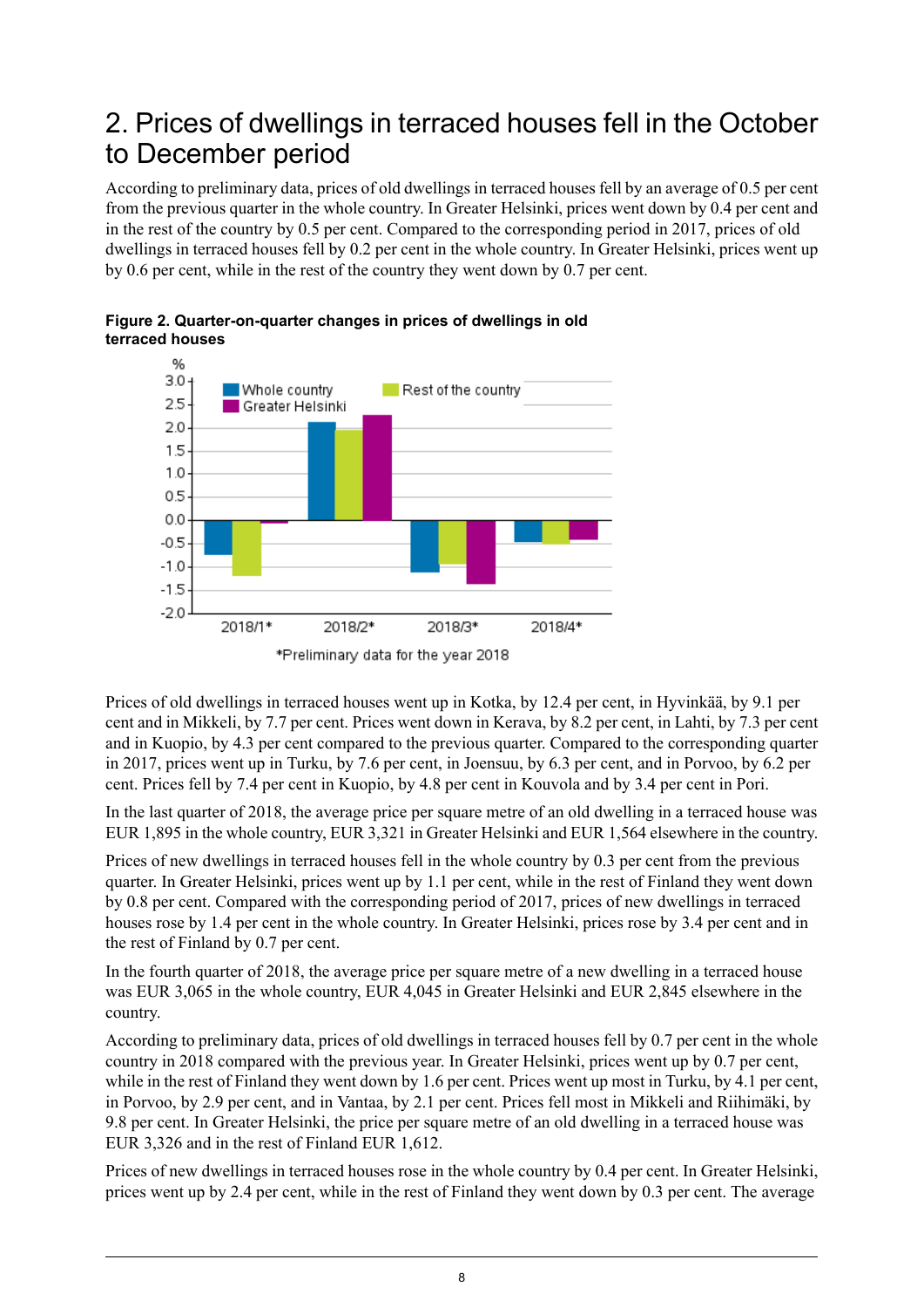price per square metre of a new dwelling in a terraced house was EUR 4,131 in Greater Helsinki and EUR 2,825 elsewhere in Finland.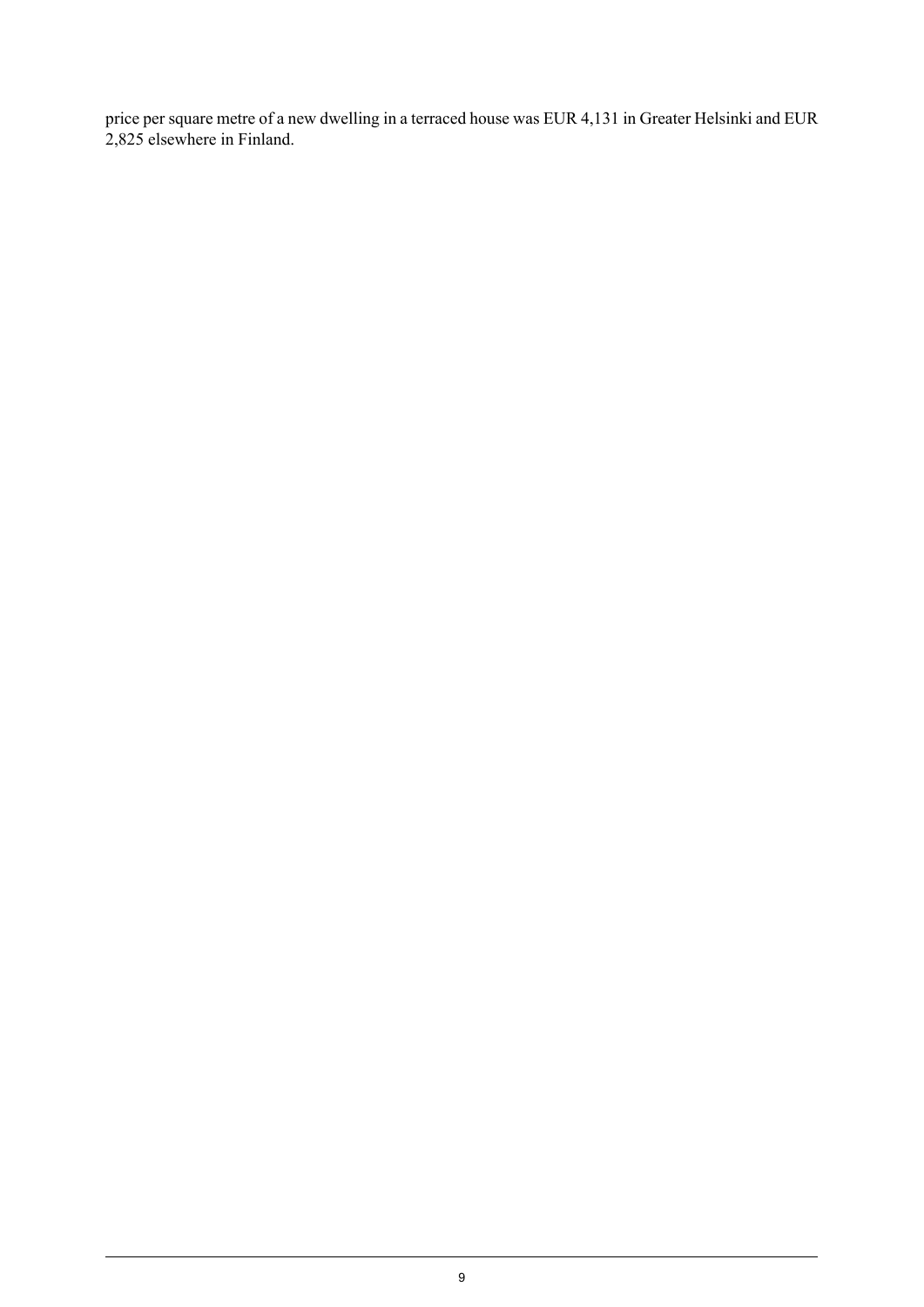## <span id="page-9-0"></span>3. Changes in prices of dwellings and in earnings level

The price development of dwellings has varied much within the last 40 years orso. During the overheating of the housing market, prices rose by over 40 per cent in the last quarter of 1988 compared with the previous year. Correspondingly, during the recession of the early 1990s, prices of dwellings fell by as much as 20 per cent from the year before. From 1996 dwelling prices rose up to the middle of the year 2008, with the exception of the year 2001. The outbreak of the international financial crisis in autumn 2008 slowed down the housing market and prices fell by five per cent from the third quarter of 2008 until the first quarter of 2009. From the middle of 2009 onwards, prices of dwellings have continued to grow again. The rise in dwelling prices has clearly slowed down from year 2011 and in 2014, the prices of dwellings made a temporarily downturn.

Over the same time period changes in wages and salaries have been more moderate than changes on the housing market, except for the mid-1970s, when the earnings level rose by over 20 per cent per year due to the great inflation. Over the 2000s wages and salaries have gone up yearly by an average of 3.0 per cent. The average annual rise in prices of dwellings has been about 0.4 percentage point faster, which has undermined the purchasing power of wages and salaries on the housing markets.



<span id="page-9-1"></span>**Figure 3. Year-on-year changes in prices of dwellings and in wages and salaries 1971–2018, 4th quarter**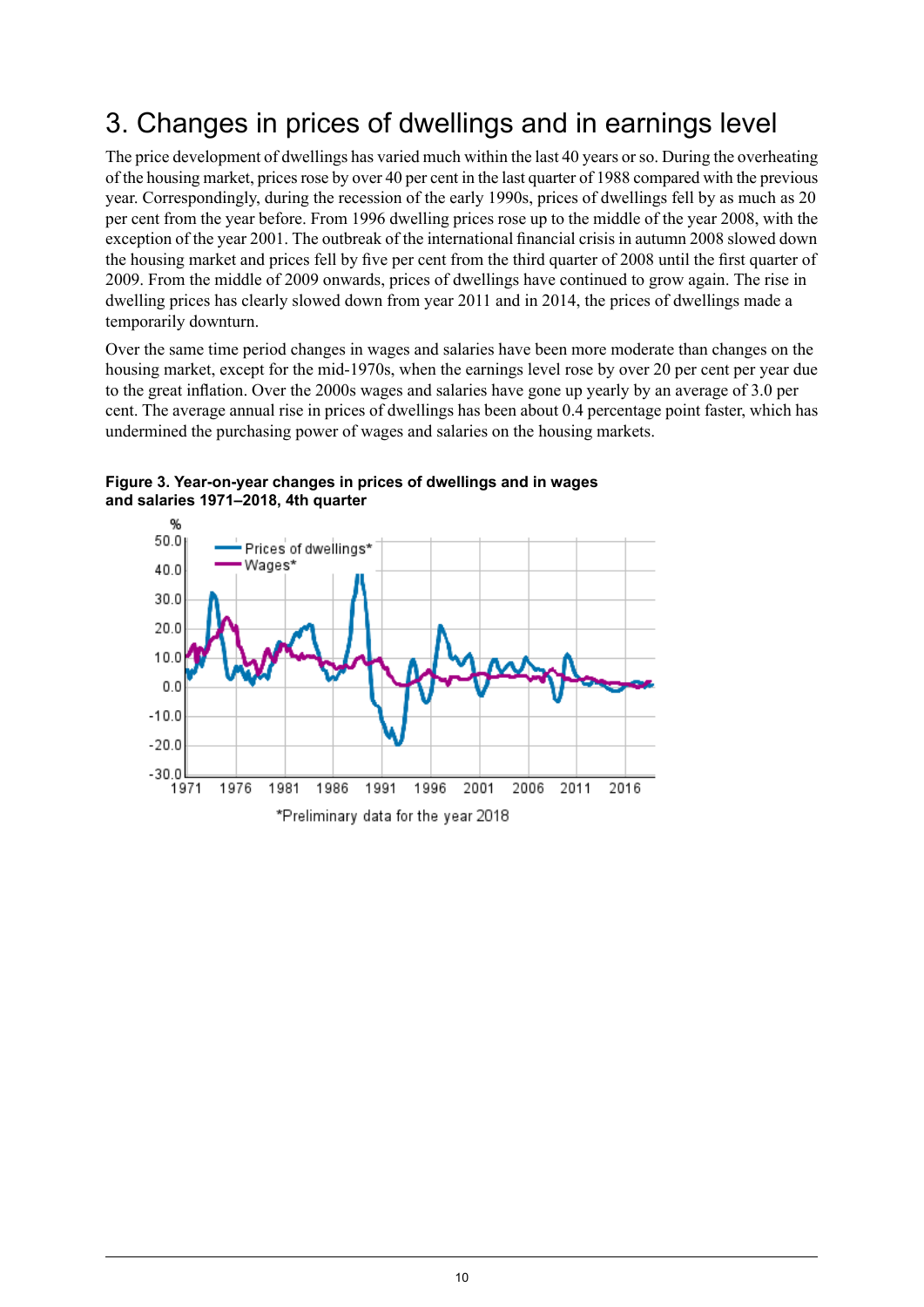## Appendix tables

### <span id="page-10-0"></span>**Appendix table 1. Unencumbered average prices per square metre of old dwellings in housing companies, December 2018**1)

| Area                                                      |       |       | Price, EUR/m <sup>2</sup> Index 2015=100 Monthly change,<br>$\%$ | Yearly change, % Number of sales |       |
|-----------------------------------------------------------|-------|-------|------------------------------------------------------------------|----------------------------------|-------|
| Whole country                                             | 2,060 | 102.9 | 0.0                                                              | 1.2                              | 2,237 |
| Greater Helsinki                                          | 3,563 | 109.1 | $-0.2$                                                           | 2.7                              | 690   |
| Rest of the country (whole<br>country - Greater Helsinki) | 1,611 | 97.4  | 0.2                                                              | $-0.3$                           | 1,536 |
| Satellite municipalities <sup>2)</sup>                    | 2,077 | 96.6  | $-2.0$                                                           | 1.9                              | 154   |
| Southern Finland                                          | 2,473 | 105.5 | $-0.6$                                                           | 1.8                              | 1,428 |
| <b>Western Finland</b>                                    | 1,652 | 98.1  | $-0.1$                                                           | 0.0                              | 407   |
| Eastern Finland                                           | 1,330 | 89.1  | 0.9                                                              | $-4.7$                           | 214   |
| Northern Finland                                          | 1,562 | 102.0 | 6.5                                                              | 3.5                              | 177   |
| Helsinki                                                  | 4,064 | 111.4 | $-0.4$                                                           | 2.8                              | 422   |
| Espoo-Kauniainen                                          | 3,452 | 106.0 | $-0.4$                                                           | 3.4                              | 166   |
| Vantaa                                                    | 2,498 | 104.1 | 1.0                                                              | 0.8                              | 102   |
| Tampere                                                   | 2,437 | 103.9 | $-1.0$                                                           | 1.6                              | 88    |
| Turku                                                     | 1,962 | 105.9 | $-6.9$                                                           | 0.0                              | 118   |
| Oulu                                                      | 1,796 | 106.7 | 6.6                                                              | 3.0                              | 91    |

<span id="page-10-1"></span>1) Preliminary data

2) Satellite municipalities = Hyvinkää, Järvenpää, Kerava, Kirkkonummi, Nurmijärvi, Riihimäki, Sipoo, Tuusula and Vihti

#### **Appendix table 2. Unencumbered average prices per square metre of old blocks of flats, December 2018**1)

| Area                                                      |       |       | Price, EUR/m <sup>2</sup> Index 2015=100 Monthly change, % Yearly change, % |        |
|-----------------------------------------------------------|-------|-------|-----------------------------------------------------------------------------|--------|
| Whole country                                             | 2,203 | 105.2 | $-0.3$                                                                      | 1.4    |
| Greater Helsinki                                          | 3,711 | 110.7 | $-0.4$                                                                      | 2.5    |
| Rest of the country (whole country - Greater<br>Helsinki) | 1,645 | 98.8  | $-0.1$                                                                      | 0.0    |
| Satellite municipalities <sup>2)</sup>                    | 1,904 | 96.3  | 0.5                                                                         | 2.0    |
| Southern Finland                                          | 2,600 | 107.2 | $-0.7$                                                                      | 1.3    |
| <b>Western Finland</b>                                    | 1,676 | 100.8 | $-0.8$                                                                      | 2.5    |
| Eastern Finland                                           | 1,478 | 91.6  | 1.6                                                                         | $-4.5$ |
| Northern Finland                                          | 1,686 | 106.0 | 9.5                                                                         | 7.7    |
| Helsinki                                                  | 4,255 | 112.4 | $-0.2$                                                                      | 2.1    |
| Espoo-Kauniainen                                          | 3,360 | 107.0 | $-1.5$                                                                      | 4.2    |
| Vantaa                                                    | 2,275 | 104.1 | $-0.1$                                                                      | 3.4    |
| Tampere                                                   | 2,387 | 104.8 | $-2.5$                                                                      | 1.4    |
| Turku                                                     | 1,864 | 102.6 | $-11.7$                                                                     | $-4.3$ |
| Oulu                                                      | 1,847 | 111.1 | 7.8                                                                         | 5.8    |

1) Preliminary data

2) Satellite municipalities = Hyvinkää, Järvenpää, Kerava, Kirkkonummi, Nurmijärvi, Riihimäki, Sipoo, Tuusula and Vihti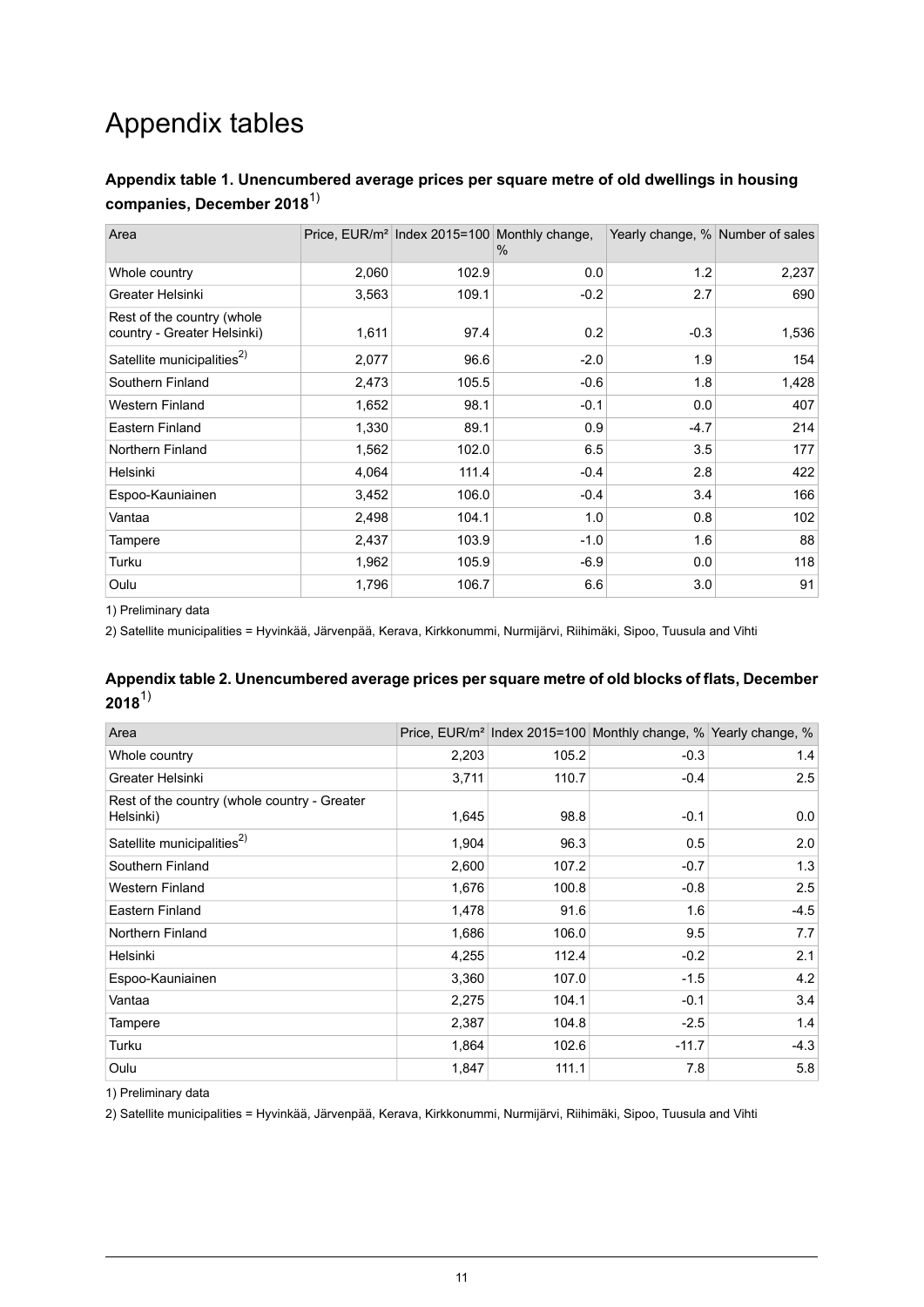### <span id="page-11-0"></span>**Appendixtable3. Unencumbered average prices persquare metre of old terraced houses, December 2018**1)

| Area                                                      |       |       | Price, EUR/m <sup>2</sup> Index 2015=100 Monthly change, % Yearly change, % |        |
|-----------------------------------------------------------|-------|-------|-----------------------------------------------------------------------------|--------|
| Whole country                                             | 1,902 | 99.7  | 0.3                                                                         | 0.8    |
| Greater Helsinki                                          | 3,327 | 105.9 | 0.1                                                                         | 3.1    |
| Rest of the country (whole country - Greater<br>Helsinki) | 1,576 | 96.0  | 0.4                                                                         | $-0.7$ |
| Satellite municipalities <sup>2)</sup>                    | 2,199 | 96.8  | $-3.3$                                                                      | 1.8    |
| Southern Finland                                          | 2,310 | 102.7 | $-0.3$                                                                      | 2.5    |
| <b>Western Finland</b>                                    | 1,628 | 95.2  | 0.8                                                                         | $-2.5$ |
| Eastern Finland                                           | 1,199 | 86.4  | 0.2                                                                         | $-5.0$ |
| Northern Finland                                          | 1,475 | 99.0  | 4.3                                                                         | 0.5    |
| Helsinki                                                  | 3,493 | 108.1 | $-1.1$                                                                      | 6.7    |
| Espoo-Kauniainen                                          | 3,518 | 105.2 | 0.5                                                                         | 2.8    |
| Vantaa                                                    | 2,775 | 104.1 | 2.0                                                                         | $-1.6$ |
| Tampere                                                   | 2,532 | 102.3 | 1.9                                                                         | 2.1    |
| Turku <sup>3)</sup>                                       |       |       |                                                                             |        |
| Oulu                                                      | 1,752 | 102.6 | 5.5                                                                         | 0.5    |

1) Preliminary data

<span id="page-11-1"></span>2) Satellite municipalities = Hyvinkää, Järvenpää, Kerava, Kirkkonummi, Nurmijärvi, Riihimäki, Sipoo, Tuusula and Vihti

3) . = less than 20 transactions

#### **Appendix table 4. Number of known transactions of old dwellings in housing companies**

| Area                                                   |        | Number of sales $01-12/2018^{1}$ Number of sales $01-12/2017^{2}$ |
|--------------------------------------------------------|--------|-------------------------------------------------------------------|
| Whole country                                          | 58,124 | 59,760                                                            |
| Greater Helsinki                                       | 16,878 | 17,420                                                            |
| Rest of the country (whole country - Greater Helsinki) | 40,884 | 42,340                                                            |
| Satellite municipalities <sup>3)</sup>                 | 3,314  | 3,789                                                             |
| Southern Finland                                       | 33,825 | 35,329                                                            |
| <b>Western Finland</b>                                 | 13,098 | 13,491                                                            |
| Eastern Finland                                        | 5,511  | 5,515                                                             |
| Northern Finland                                       | 5,328  | 5,425                                                             |
| Helsinki                                               | 10,324 | 10,596                                                            |
| Espoo-Kauniainen                                       | 3,736  | 3,805                                                             |
| Vantaa                                                 | 2,818  | 3,019                                                             |
| Tampere                                                | 3,796  | 3,846                                                             |
| Turku                                                  | 3,455  | 3,642                                                             |
| Oulu                                                   | 2,770  | 2,755                                                             |

1) Preliminary data

2) Preliminary data published in the previous year

3) Satellite municipalities = Hyvinkää, Järvenpää, Kerava, Kirkkonummi, Nurmijärvi, Riihimäki, Sipoo, Tuusula and Vihti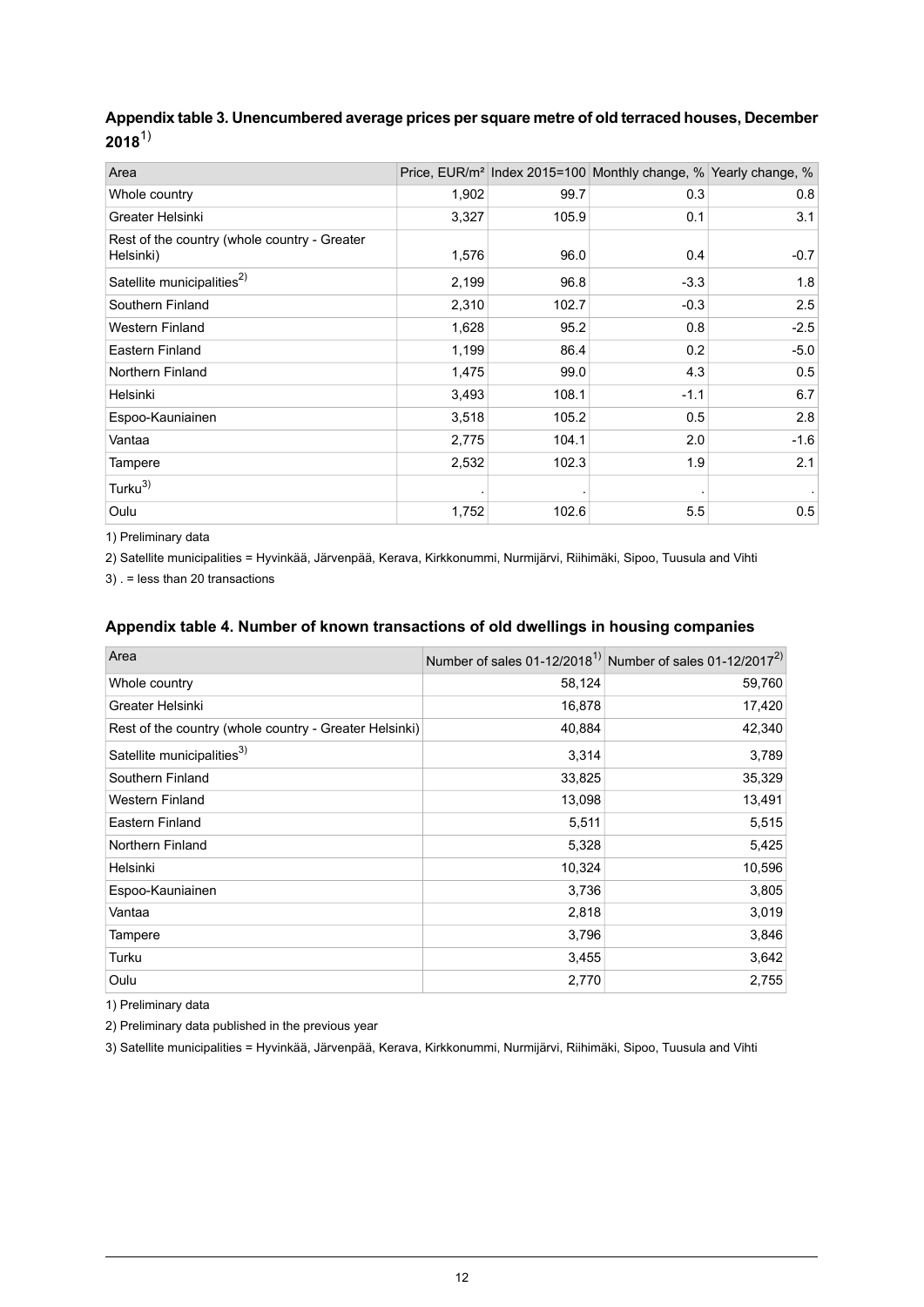## Appendix Figures

<span id="page-12-0"></span>**Appendix figure 1. Average prices per square meter of dwellings in old blocks of flats**



<span id="page-12-1"></span>**Appendix figure 2. Average prices per square meter of dwellings in old terraced houses**



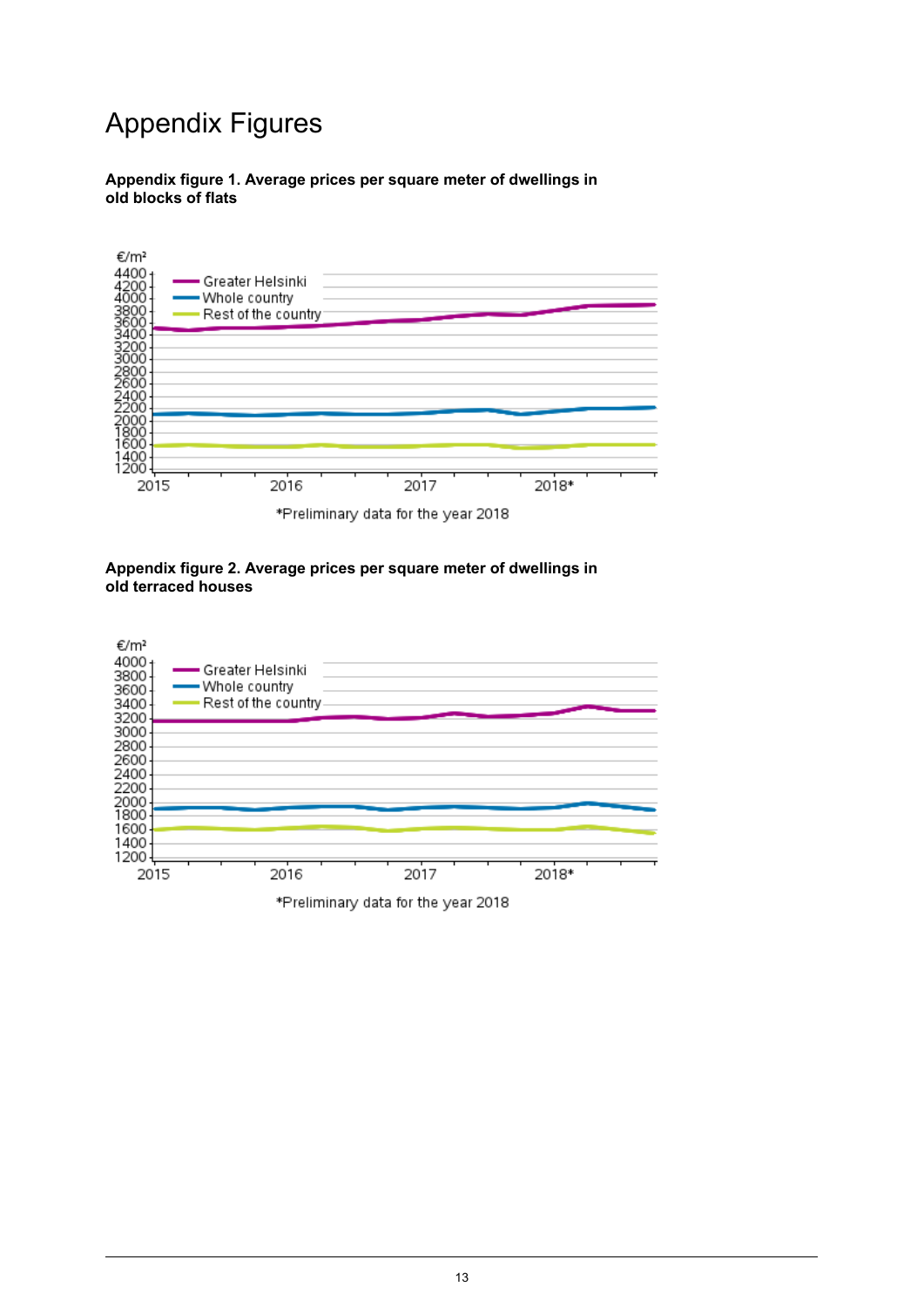<span id="page-13-0"></span>**Appendix figure 3. Price development of old dwellings in blocks of flats in Helsinki Metropolitan Area, index 2015=100**



<span id="page-13-1"></span>**Appendix figure 4. Price development of old dwellings in blocks of flats in Tampere, Turku, Oulu and Kajaani, index 2015=100**

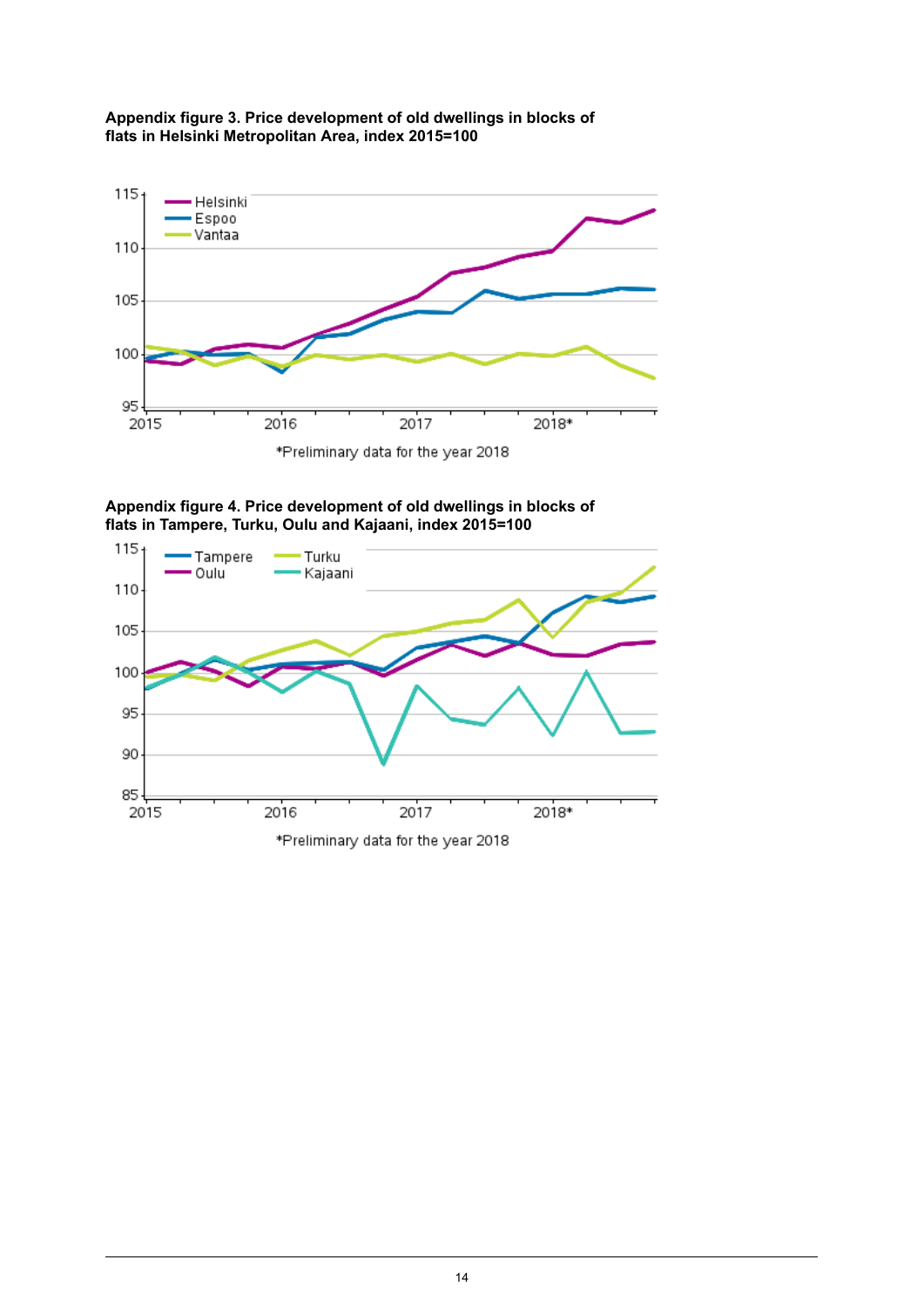

#### <span id="page-14-0"></span>**Appendix figure 5. Real Price Index of old dwellings in blocks of flats, index 1970=100**

\*Preliminary data for the year 2018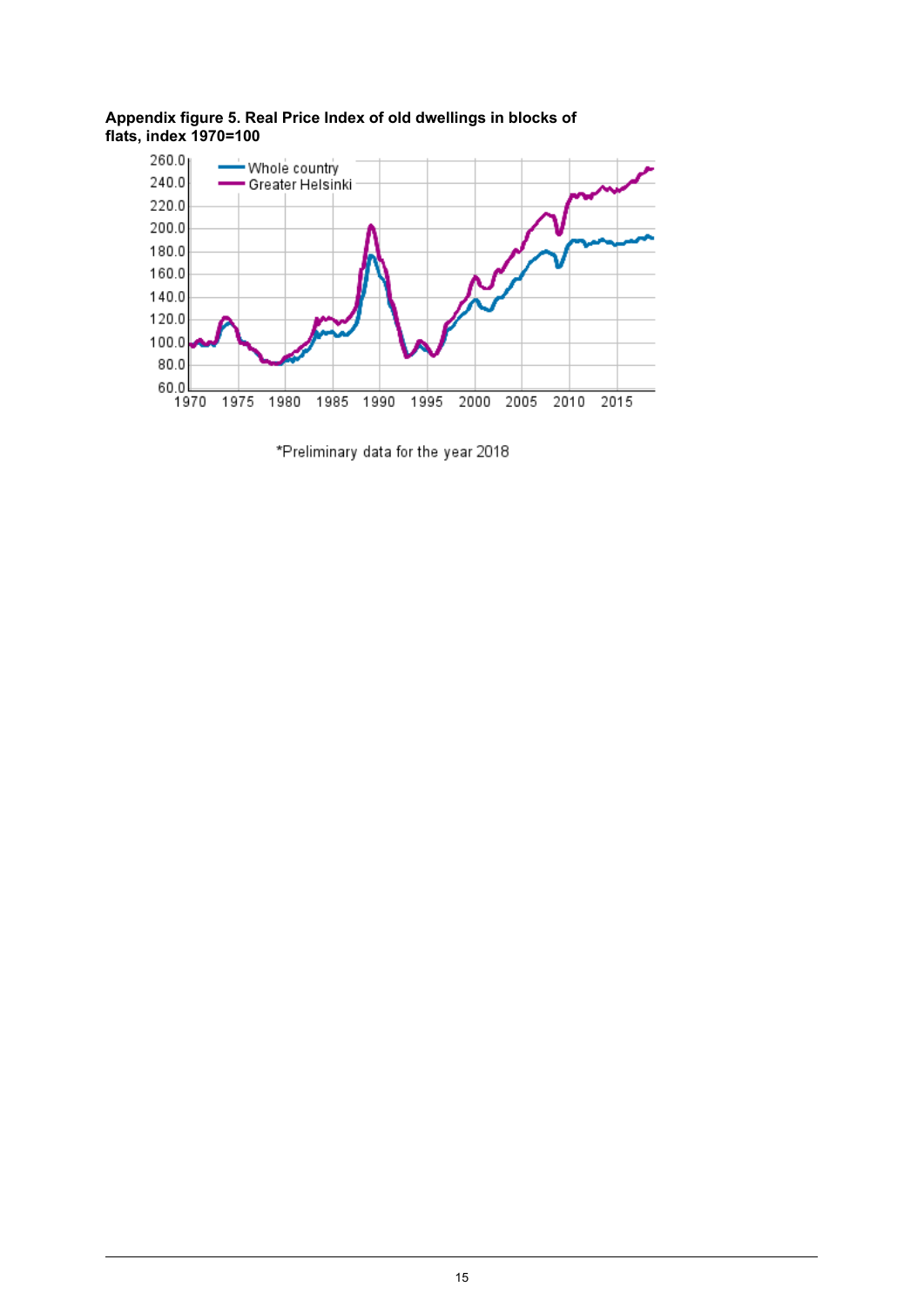## <span id="page-15-0"></span>Revisions in these statistics

The data of the statistics have become revised according to the table below. For more information about data revisions, see Section 3 of the quality description.

### **Revisions to data on monthly changes in prices of dwellings in housing companies, monthly** statistics<sup>1)</sup>

| Area and reference time |         | Monthly change, %                    | Revision, percentage point |        |
|-------------------------|---------|--------------------------------------|----------------------------|--------|
|                         |         | Latest release 31.1.2019 1st release |                            |        |
| Whole country           | 08/2018 | $-0.7$                               | $-1.1$                     | 0.4    |
|                         | 09/2018 | 0.8                                  | 0.7                        | 0.1    |
|                         | 10/2018 | $-0.9$                               | $-1.0$                     | 0.1    |
|                         | 11/2018 | 0.8                                  | 0.7                        | 0.1    |
| Greater Helsinki        | 08/2018 | $-0.4$                               | 0.0                        | $-0.4$ |
|                         | 09/2018 | 1.1                                  | 0.9                        | 0.2    |
|                         | 10/2018 | $-0.8$                               | $-1.3$                     | 0.5    |
|                         | 11/2018 | 1.4                                  | 1.5                        | $-0.1$ |
| Rest of the country     | 08/2018 | $-1.1$                               | $-2.2$                     | 1.1    |
|                         | 09/2018 | 0.6                                  | 0.5                        | 0.1    |
|                         | 10/2018 | $-1.0$                               | $-0.8$                     | $-0.2$ |
|                         | 11/2018 | 0.2                                  | $-0.2$                     | 0.4    |

1) The 1st release refers to the time when data for the reference period were released for the first time. The revision describes the difference of monthly change percentages between the latest and first release.

### **Revisions to data on annual changes in prices of dwellings in housing companies, monthly** statistics<sup>1)</sup>

| Area and reference time |         | Annual changes, %                    |        | Revision, percentage point |
|-------------------------|---------|--------------------------------------|--------|----------------------------|
|                         |         | Latest release 31.1.2019 1st release |        |                            |
| Whole country           | 08/2018 | 0.2                                  | $-0.1$ | 0.3                        |
|                         | 09/2018 | 1.1                                  | 1.2    | $-0.1$                     |
|                         | 10/2018 | 0.2                                  | 0.4    | $-0.2$                     |
|                         | 11/2018 | 1.1                                  | 1.0    | 0.1                        |
| Greater Helsinki        | 08/2018 | 2.0                                  | 2.2    | $-0.2$                     |
|                         | 09/2018 | 3.7                                  | 3.6    | 0.1                        |
|                         | 10/2018 | 2.9                                  | 3.0    | $-0.1$                     |
|                         | 11/2018 | 3.1                                  | 3.0    | 0.1                        |
| Rest of the country     | 08/2018 | $-1.6$                               | $-2.3$ | 0.7                        |
|                         | 09/2018 | $-1.3$                               | $-1.0$ | $-0.3$                     |
|                         | 10/2018 | $-2.3$                               | $-2.0$ | $-0.3$                     |
|                         | 11/2018 | $-0.8$                               | $-0.9$ | 0.1                        |

1) The 1st release refers to the time when data for the reference period were released for the first time. The revision describes the difference of annual change percentages between the latest and first release.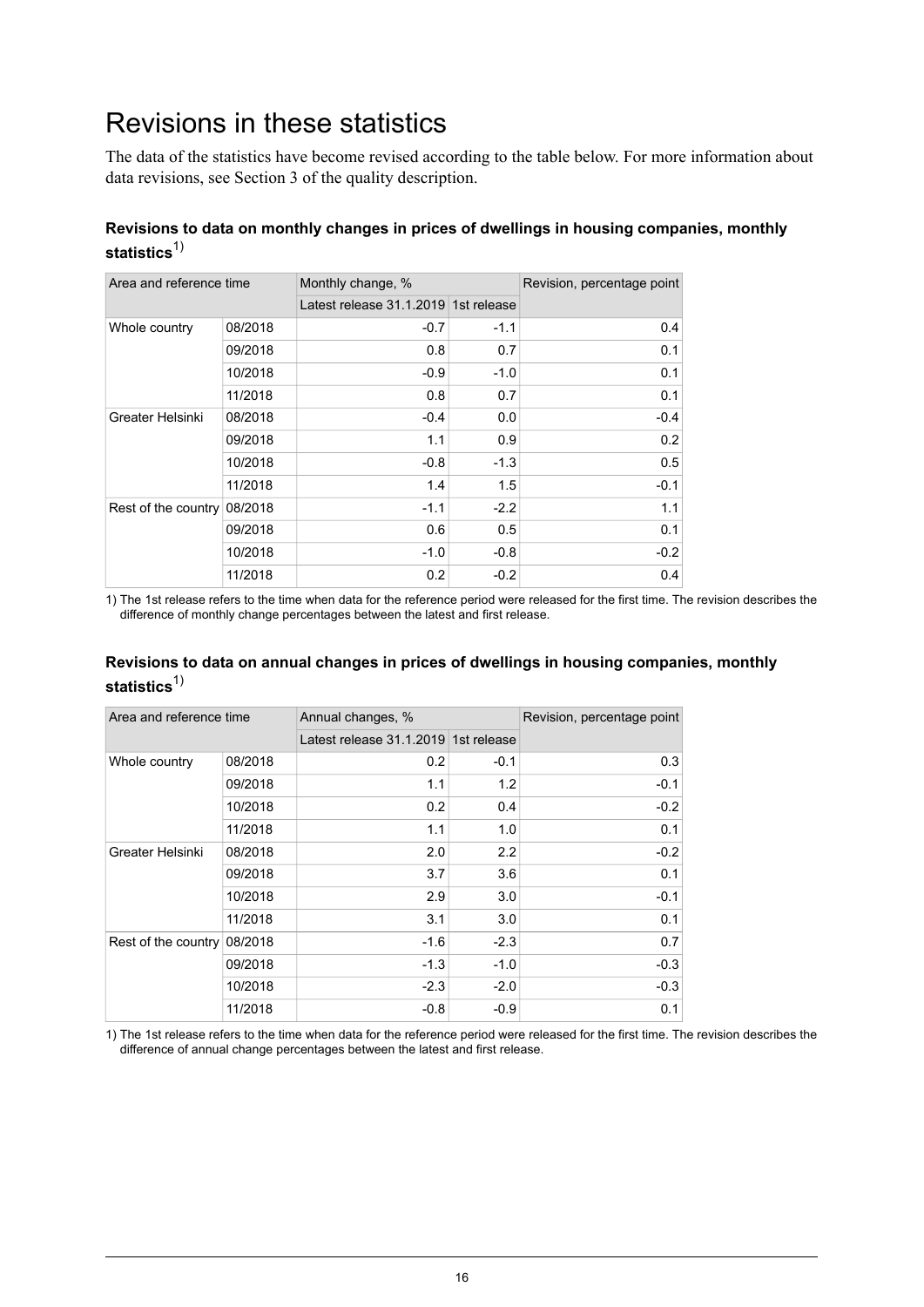| Area and reference time |        | Quarterly change, %                  |        | Revision, percentage point |
|-------------------------|--------|--------------------------------------|--------|----------------------------|
|                         |        | Latest release 31.1.2019 1st release |        |                            |
| Whole country           | 4/2017 | $-0.3$                               | 0.0    | $-0.3$                     |
|                         | 1/2018 | $-0.4$                               | $-0.4$ | 0.0                        |
|                         | 2/2018 | 2.0                                  | 1.8    | 0.2                        |
|                         | 3/2018 | $-0.7$                               | $-0.6$ | $-0.1$                     |
| Greater Helsinki        | 4/2017 | 0.4                                  | 0.4    | 0.0                        |
|                         | 1/2018 | 0.3                                  | 0.2    | 0.1                        |
|                         | 2/2018 | 2.3                                  | 1.8    | 0.5                        |
|                         | 3/2018 | $-0.7$                               | $-0.8$ | 0.1                        |
| Rest of the country     | 4/2017 | $-1.0$                               | $-0.5$ | $-0.5$                     |
|                         | 1/2018 | $-1.1$                               | $-1.0$ | $-0.1$                     |
|                         | 2/2018 | 1.8                                  | 1.8    | 0.0                        |
|                         | 3/2018 | $-0.8$                               | $-0.4$ | $-0.4$                     |

**Revisions to data on quarterly changes in prices of dwellings in housing companies, quarterly** statistics<sup>1)</sup>

1) The 1st release refers to the time when data for the reference period were released for the first time. The revision describes the difference of quarterly change percentages between the latest and first release.

| Area and reference time    |        | Annual change, %                     |        | Revision, percentage point |
|----------------------------|--------|--------------------------------------|--------|----------------------------|
|                            |        | Latest release 31.1.2019 1st release |        |                            |
| Whole country              | 4/2017 | 1.4                                  | 1.0    | 0.4                        |
|                            | 1/2018 | 0.0                                  | 0.0    | 0.0                        |
|                            | 2/2018 | 1.0                                  | 0.8    | 0.2                        |
|                            | 3/2018 | 0.5                                  | 0.7    | $-0.2$                     |
| Greater Helsinki           | 4/2017 | 3.2                                  | 2.6    | 0.6                        |
|                            | 1/2018 | 2.2                                  | 2.1    | 0.1                        |
|                            | 2/2018 | 3.2                                  | 2.7    | 0.5                        |
|                            | 3/2018 | 2.2                                  | 2.2    | 0.0                        |
| Rest of the country 4/2017 |        | $-0.3$                               | $-0.4$ | 0.1                        |
|                            | 1/2018 | $-2.0$                               | $-1.9$ | $-0.1$                     |
|                            | 2/2018 | $-1.0$                               | $-0.9$ | $-0.1$                     |
|                            | 3/2018 | $-1.1$                               | $-0.7$ | $-0.4$                     |

#### **Revisions to data on yearly changes in prices of dwellings in housing companies, quarterly** statistics<sup>1)</sup>

1) The 1st release refers to the time when data for the reference period were released for the first time. The revision describes the difference of annual change percentages between the latest and first release.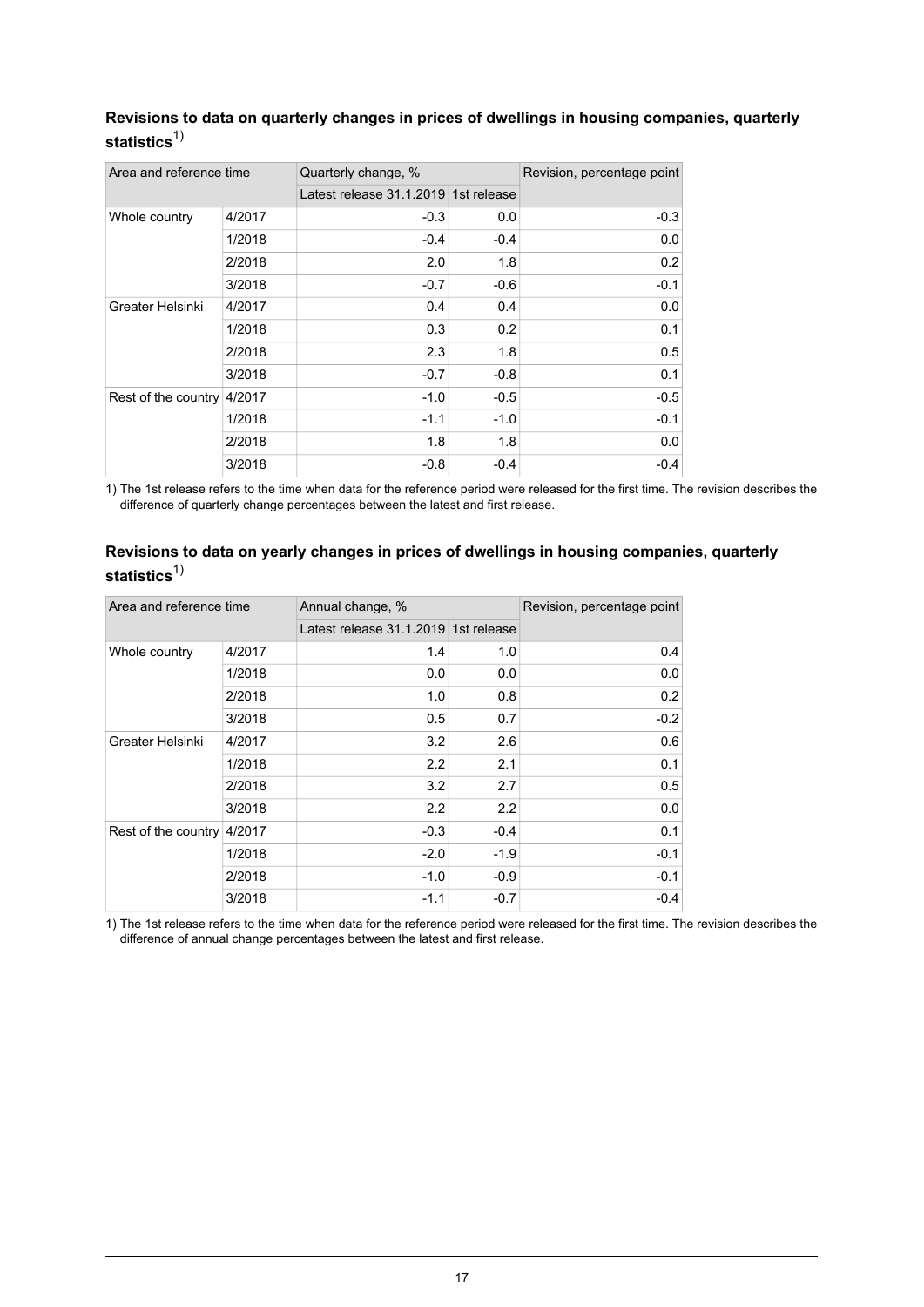## <span id="page-17-0"></span>Quality Description: Prices of dwellings in housing companies

## 1. Relevance

## 1.1 Information content and purpose of use

The statistics on prices of dwellings in housing companies describe the unencumbered prices per square metre of old dwellings in housing companies, and monthly, quarterly and annual changes in them. Data concerning new dwellings are published quarterly and annually. The statistics contain data classified by area and type of building for the examined period and for a longer time period. The purpose of the statistics is to provide information about price development on the housing market.

## 1.2. Concepts, classifications and data

## **The data and the data suppliers:**

*Old dwellings*: The data of the statistics on dwelling prices are based on the price information gathered by the Finnish Tax Administration for asset transfer tax calculation purposes. Additionally, the Tax Administration's Register of Real Estate Property and Statistics Finland's data on the dwelling stock that are based on the Population Register Centre's Register of Buildings and Dwellings are also used for the **statistics** 

*New dwellings*: The data of the statistics on dwelling prices are based on the information Statistics Finland receives via a private price monitoring service about transactions in new dwellings made by the largest real estate agents and building contractors. The monthly statistics do not contain information on new dwellings due to the scarcity of statistical data.

## **Used concepts:**

*Dwelling:* A dwelling refers to a room or suite of rooms that is equipped with a kitchen, kitchenette or cooking area and is intended for year-round habitation.

*Price per square metre of dwelling*: The statistics are compiled from data on unencumbered prices, in other words, prices inclusive of the debt portion. The published price concept is price per square metre (EUR/m²). The published prices per square metre of old dwellings in housing companies are weighted geometric means of prices of square metre (EUR/m²).

*Floor area of dwelling*: The area of a dwelling, i.e. a residential dwelling is the floor area that is limited, on the one hand, by walls surrounding the dwelling, on the other hand, by the main walls and the surfaces of building partsin the inside of the dwelling necessary for the whole building. The floor areas of auxiliary spaces (utility space, walk-in wardrobe, etc.), bathroom, hobby room, fireplace room, sauna in a dwelling, washroom and changing room, and rooms used as working space if no hired employees work in them are also included in the floor area of a residential dwelling. Garage, cellar, sauna space in unfurnished basement, unheated storage space, balcony, porch, veranda, vestibule and unoccupied attic spaces are not included in the floor area of a residential dwelling.

*First home*: First-time dwelling transactions include those that are entitled to the exemption from the asset transfer tax for first-time homebuyers (www.vero.fi).

*Old/new dwelling:* An old dwelling refers to a dwelling that has not been completed in the examined year or the year before it. Respectively, a new dwelling refers to a dwelling completed in the statistical reference year or the year before it that is sold for the first time.

*Type of building*: The dwellings in the statistics are classified into blocks of flats and terraced houses according to type of building. The data on terraced houses also include detached houses whose tenure is based on ownership of housing company shares.

*Type of financing*: Dwellings financed with ARA subsidised housing loans and price controlled HITAS dwellings are not included in the non-subsidised dwelling category used in the statistics.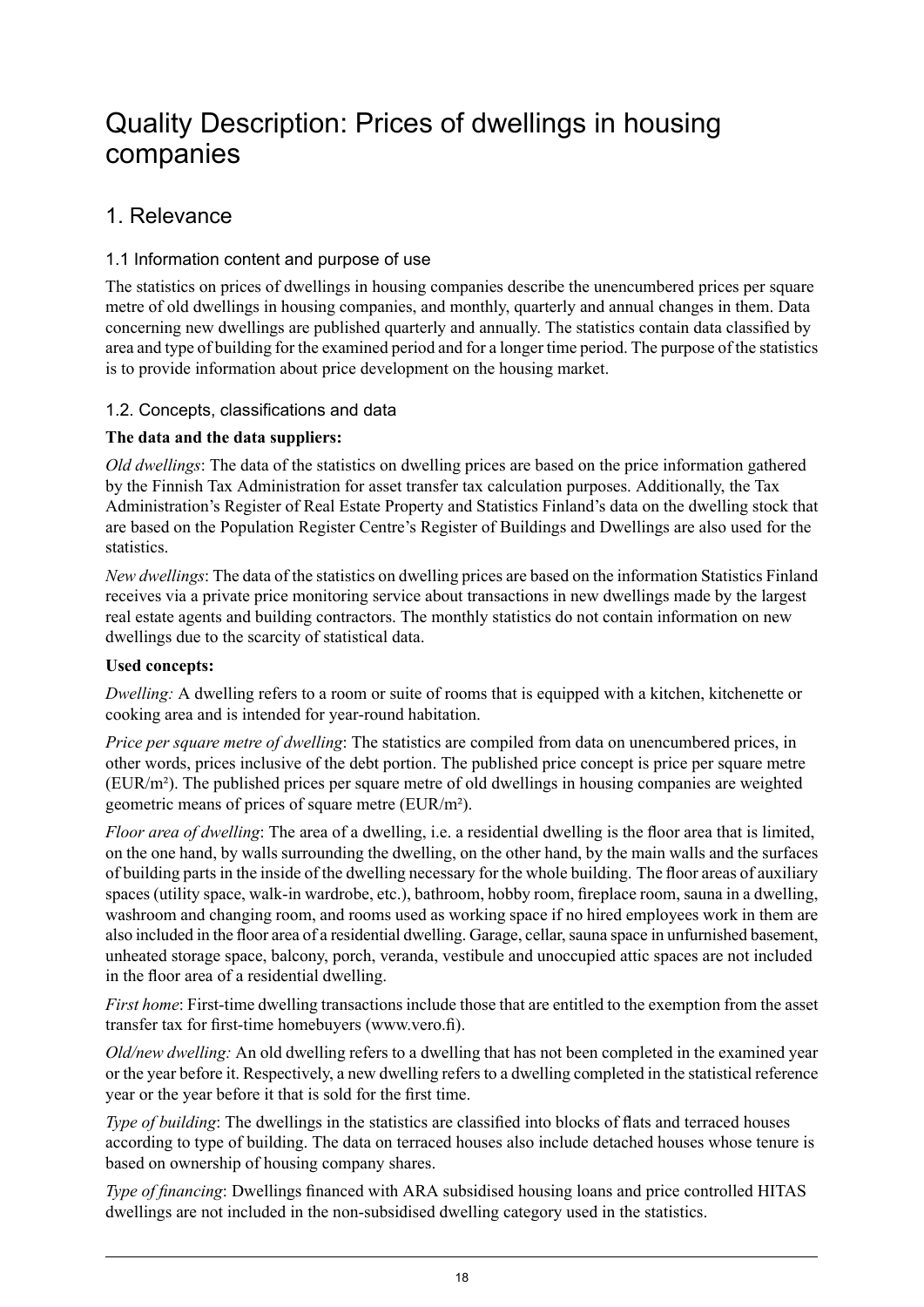*Number of rooms:* A room is defined as a space with one or more windows that has a floor area of at least seven square metres and mean height of at least two metres. A hall, porch, bed recess or other similar space is not regarded as a room. Kitchen is not included in the number of rooms. Dwellings with at least three rooms are classified into room number category 3h+. In the monthly statistics data are not published by number of rooms due to the scarcity of statistical data.

*(Nominal) price index:* Describes the change in prices compared to the base period of the index concerned. On the basis of the price index, it is possible to follow the change in dwelling prices compared to different periods, that is, how much more or less a typical dwelling costs now than earlier. Because the composition of dwellings sold at different times is not the same, the calculation of the index aims to separate genuine price development from price changes caused by the characteristics of the dwellings sold.

*Real price index*: Describes the change in real prices compared to the index base period. The real price index is derived by dividing the point figure of the nominal price index for the area with the point figure of the Consumer Price Index for the whole country in the corresponding time period and base year.

*Point figure:* Point figure is a change quantity used in price indices, which expresses the price, average price or index of the comparison period relative to the price, average price or index of the base period. The point figure of the base period is usually denoted by the number hundred. For example, if the point figure of a commodity at a certain point in time is 105.3, the price of the commodity has risen by 5.3 per cent compared to the base time period.

#### *Distribution parameters*:

Q1 (lower quartile) =  $25\%$  of the observations remain below.

Med (median)  $=$  Middle observation when the observations are arranged in size order.

Q3 (upper quartile) =  $75\%$  of the observations remain below.

*Number of transactions:* Describes the recorded number of transactions made on dwellings in housing companies in the area. The data on numbers will become revised in the following releases so that the final data for the year are published in the release concerning the first quarter of the following year. The number of transactions also include transactions of price controlled HITAS dwellings and Housing Finance and Development Centre ARA dwellings in the area not included in the price indices and prices per square metre.

#### **Classifications**:

#### *Annual and quarterly statistics:*

*Regional division, old dwellings*: The statistics use diverse area combinations, such as Greater Helsinki Area, satellite municipalities around the Greater Helsinki Area, regions and urban sub-areas. The Greater Helsinki Area comprises Helsinki, Espoo, Vantaa and Kauniainen, which in statistics is included in Espoo. The satellite municipalities are Hyvinkää, Järvenpää, Kerava, Kirkkonummi, Nurmijärvi, Riihimäki, Sipoo, Tuusula and Vihti. Regions are defined according to the decision of the Council of State. The urban sub-areas are formed of postal code areas using price level and location as the criteria. Details of the used regional classifications are appended to this publication and can be found on Statistics Finland's website.

*Regional division, new dwellings:* Due to the low number of transactions, the statistics on the prices of new dwellings are compiled according to a less detailed regional division than the statistics on the prices of old dwellings. The classification used in the statistics on the prices of new dwellings also takes into consideration the needs of the Consumer Price Index, hence the regional classification uses the division into major regions. The area categories are Whole country, Greater Helsinki, Rest of Finland (the same as with old dwellings, Whole country exclusive of Greater Helsinki), Rest of Uusimaa (exclusive of Greater Helsinki) and major regions Southern Finland, Western Finland, Eastern Finland, and Northern Finland.

### *Monthly statistics:*

Regional division: The area categories are: Whole country, Greater Helsinki, Rest of Finland (Whole country exclusive of Greater Helsinki), Satellite municipalities (Hyvinkää, Järvenpää, Kerava, Kirkkonummi, Nurmijärvi, Riihimäki, Sipoo, Tuusula, Vihti), Helsinki, Espoo-Kauniainen, Vantaa, Tampere, Turku, Oulu and major regions Southern Finland, Western Finland, Eastern Finland, and Northern Finland.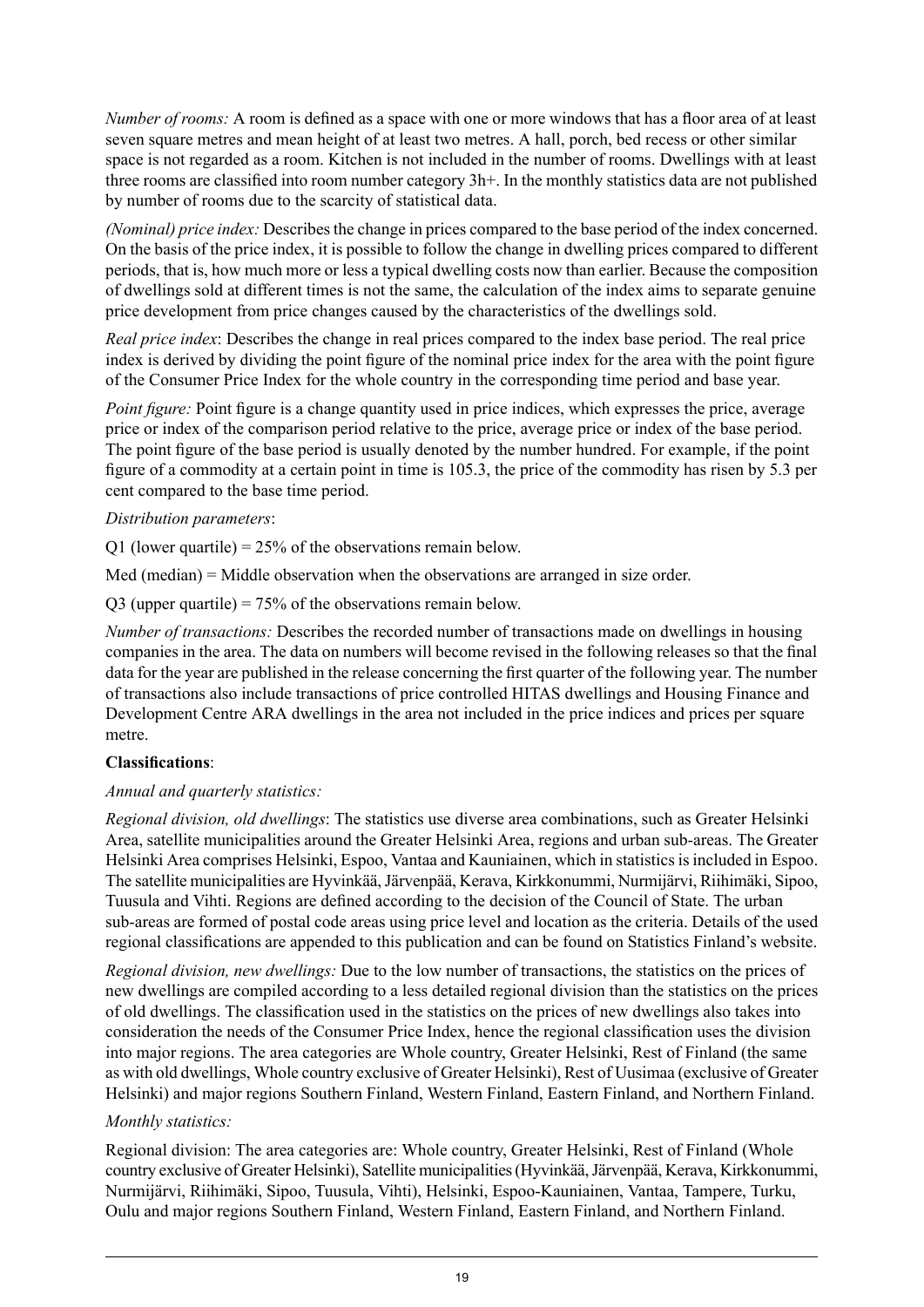## 2. Methodological description

The statistics on the prices of dwellings in housing companies describe the unencumbered prices per square metre of dwellings in housing companies and changes in them. The statistics include both unencumbered prices per square metre calculated as averages directly from the data and the price index for dwellings in housing companies that describes the change in prices.

The price index aims at answering the question how much more or less a typical dwelling in a housing company now costs compared with before on the basis of the total number of actual transaction prices. Because the composition of dwellings sold at different times is not the same, monitoring average price changes is not sufficient. For example, the relative shares of different types of dwellings among sold dwellings may vary from quarter to quarter. When calculating the index, the so-called hedonic method is used, where the aim is to separate the genuine price development from price changes caused by dwelling characteristics at different points in time with the help of data classification and regression analysis.

**Classification:** Because the location, type of building and number of rooms are the most important price determinants, the composition of sold dwellings is first standardised by classifying these variables. The regional classification has been constructed so as to be geographically meaningful and as homogeneous as possible in respect of price levels of dwellings. In the regional classification, larger cities have been divided into several sub-areas and smaller municipalities, where only few transactions take place, have been combined. Within areas, dwellings in a housing company are divided by type of building into two categories: blocks of flats and terraced and detached houses. Dwellings in blocks of flats have been classified further by the number of rooms into one-room dwellings, two-room dwellings and dwellings with three or more rooms. Terraced houses have been divided by the number of rooms into two categories: dwellings with fewer than three rooms and dwellings with at least three rooms.

**Regression model and quality adjustment:** The used classification does not, however, homogenise the data sufficiently, because inside a class, dwellings differ from another in terms of micro-location, floor area, year of completion, and so on. The price data on old dwellings contain data on the year of completion, floor area, and location of the dwelling on the postal code level. The price data on new dwellings include data on the floor area and location of the dwelling on the postal code level. With the help of the regression model, these data are used to quality adjust for changes in the composition of the data between the base and reference periods.

An example of a quality adjustment: during the statistical quarter the dwellings in a certain area have, on average, a larger floor area than the dwellings in the base period. In the quality adjustment, the index is revised upwards as otherwise the lower price per square metre caused by the larger floor area would erroneously be interpreted as a drop in prices. If there is no difference in the floor areas of the dwellings sold during the statistical quarter compared to the base period, no quality adjustment is needed.

The index point figure for the whole country is derived by aggregating the index class-specific price changes and the quality adjustments with the so-called log-Laspeyres index formula. The weights for old dwellings are derived as value-shares of the stock of dwellingsin housing companiesin 2015. The weights of new dwellings are the consumption expenditure weights of the dwellings purchased in 2008 to 2012. The data of five years surrounding the base year are utilised in the calculation of the weights of new dwellings because the number and sizes of purchased new dwellings vary much by year and region.

A more detailed methodological description has been published in Statistics Finland's Studies series (Koev, Eugen: Combining classification and quality adjustment in constructing a House Price Index. Helsinki, Statistics Finland, Studies series (2013)).

## 3. Correctness and accuracy of the data

## 3.1. Reliability of the statistics

The statistics on the prices of old dwellings are based on the Tax Administration's asset transfer tax data, which cover the transactions of all dwellings whose tenure is based on ownership of housing company shares. All transactions of old housing company dwellings are not included immediately in the statistics, because the purchaser is allowed two months to pay the asset transfer tax. Many purchasers pay the tax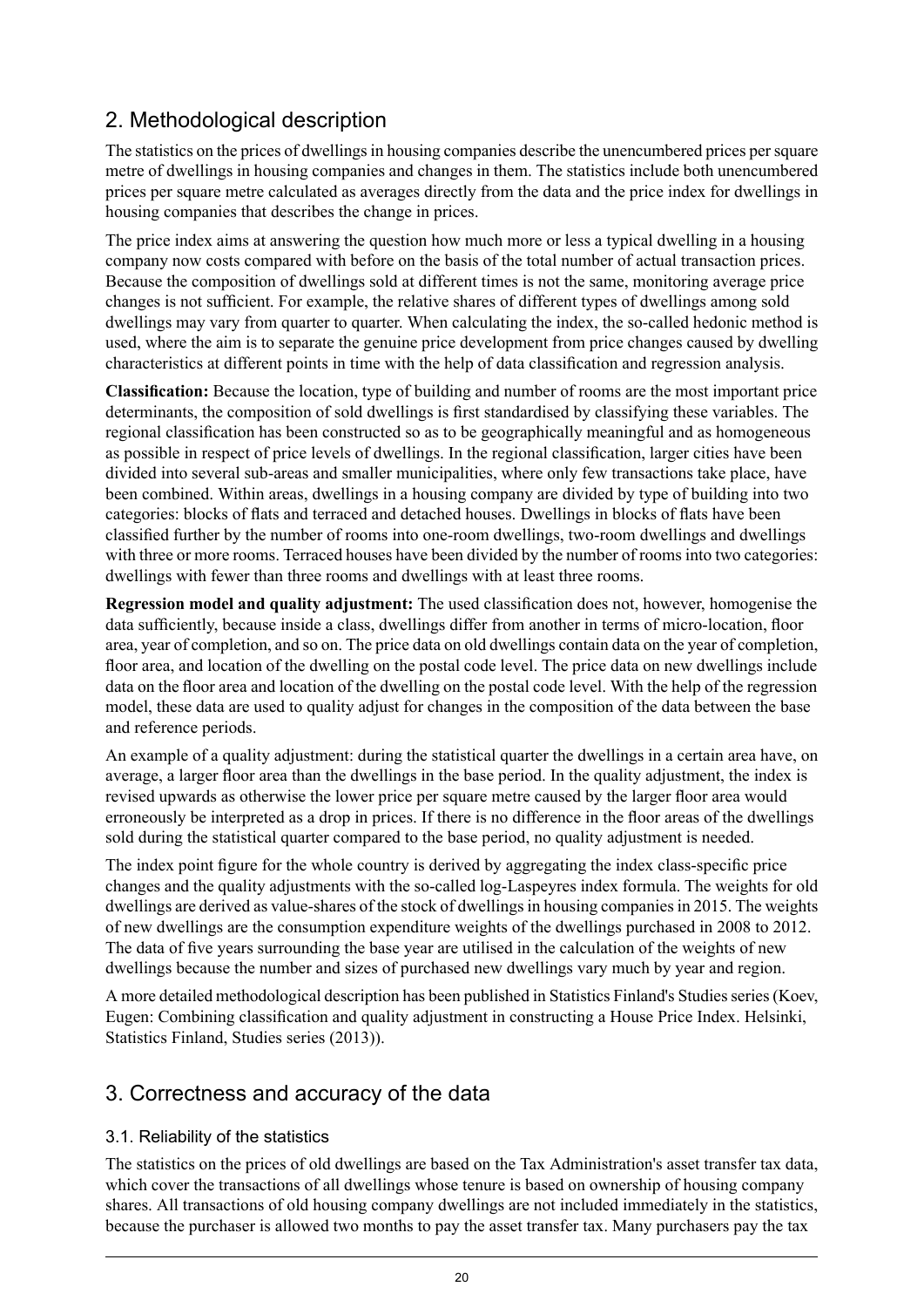faster than this and in transactions intermediated by real estate agents the tax is paid at the time of transaction.

The statistics on the prices of new dwellings are based on data obtained from the largest real estate agents and building contractors and the data are final when first published. The number of transactions describes the number of transactions in the statistics, not the total number of transactions of new dwellings.

The price indices of old and new units in housing companies and the published prices per square metre include dwellings on both own and rented plots. The price indices and prices per square metre of old units in housing companies do not include price controlled HITAS dwellings.

The results of the statistics describe the housing company share market relatively reliably. However, the number of included transactions should be taken into consideration. If few transactions have been made, a couple of deviating cases may affect the average price for an area significantly. Therefore, the development of prices should always be examined in the longer term and not only for a certain time period.

### 3.2. Accuracy of the statistics

Cases with missing information about transaction prices or floor area, or with exceptionally high or low price due to contract within family or error in data entry are not accepted into the statistics. The acceptable ranges of prices per square metre by area are defined yearly for old and new dwellings.

The price data [become](http://tilastokeskus.fi/til/ashi/rev_en.html) revised (http://tilastokeskus.fi/til/ashi/rev\_en.html) over the year so that the final data for the year are published in the release concerning the first quarter of the following year. On the average, the revision in monthly statistics on prices of dwellings amounts to 0.3 per cent either way for the whole country. The revision is larger for smaller geographical areas. The average revision in quarterly statistics amounts to 0.2 per cent either way for the whole country.

It is not recommended to use the latest month's number of transactions when describing the activeness of trading; it rather describes the reliability of the price index and price per square metre in the latest time period. If only a few transactions are known, a couple of deviating cases may affect significantly the average price for an area.

The numbers of transactions in the latest months should be examined over a longer period than one month. Particularly in summer months, the number of transactions in the latest release of the monthly statistics may remain lower than usual and become revised in the coming months.

### 3.3. Use of the parameters of the statistics

Because the price index takes into account changes in the distribution of year of completion, floor area and location of dwellings sold at different points in time, and their effects on prices, the average prices of the statistics vary differently from the price index. The price index and the average price are each useful measures for different situations.

The *price index* endeavours to measure as accurately as possible how much more/less an average dwelling in a housing company costs now than it did before. The *average price,* in turn, describes the prevailing price level for sold dwellings without considering whether they are older, newer, larger or smaller than dwellings sold before.

## 4. Timeliness and promptness of published data

### 4.1. Publication frequency and measurement period of the statistics

The statistics on prices of dwellings in housing companies are published monthly, quarterly and annually. Monthly data are released one month from the end of the statistical reference month and quarterly data are released simultaneously with the data for the last month of each quarter. Quarterly data are statistically more reliable than monthly data and contain more detailed information by area. The annual statistics are published in connection with the statistical release for the first quarter of the year following it. The annual statistics are published in connection with the statistical release for the first quarter of the year following it.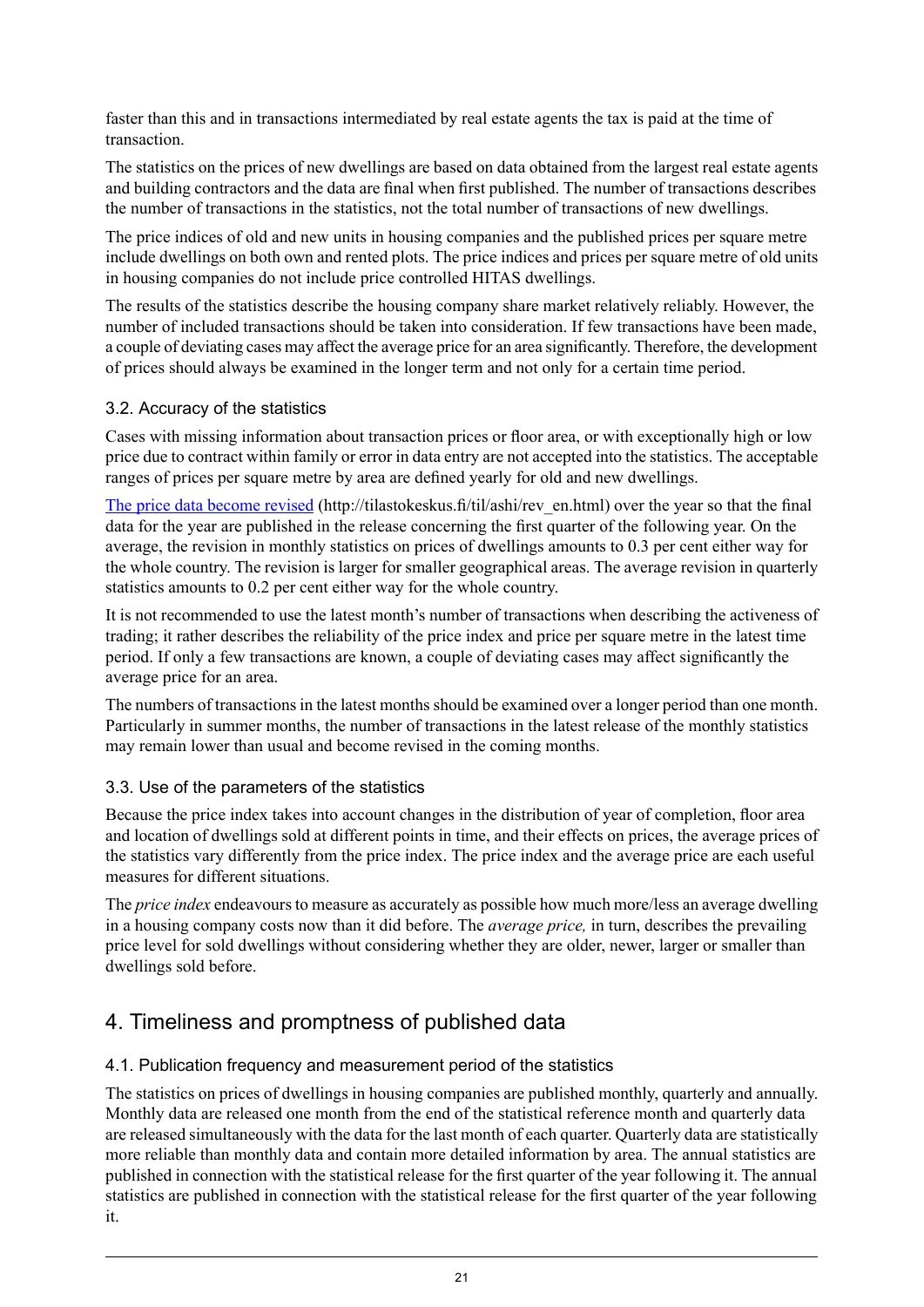## 4.2. Preliminariness of the statistics

When the statistics are published they cover approximately two-thirds of all transactions made in the latest quarter. The latest monthly statistics contain around 50 per cent of all transactions. Statistics Finland receives the data on the remainder as they arrive at the Tax Administration.

Monthly and quarterly data are updated retrospectively in connection with each release so that the final data for the statistical year are published with the data for the first quarter of the year following it.

## 5. Accessibility and transparency of the data

A latest statistical release will be published from the statistics on Statistics Finland's web pages on the publication date of the statistics on prices of dwellings. Data concerning dwelling prices can also be found on Statistics Finland's web pages and database service. The essential metadata have been described in this document, which is incorporated into the publication of statistics on dwelling prices in housing companies. This document is also available on Statistics Finland's web pages.

These statistics cover only dwelling transactions in housing company shares. Especially out of the Greater Helsinki area, there are numerous real estate transactions that are not included in these statistics. Statistics Finland publishes a separate price index on real estate prices. Data on real estate transaction prices by municipality are available from the National Board of Survey.

## 6. Comparability of the statistics

## 6.1. Comparability with other data

When these statistics are compared with data from other producers the source of the basic data should be considered. Statistics Finland's data derive from the Tax Administration's comprehensive files, and thus cover exhaustively all completed transactions.

### 6.2. Comparability over time

Data compiled from the Tax Administration's asset transfer tax data are available on prices of old dwellings in housing companies quarterly starting from the year 1987. Older data are available going back to 1970. Data provided by real estate agents are available for the period 1970 to 1986 and the used classification is much less detailed. As regards new dwellings, the time series based on data provided by real estate agents have been calculated quarterly from 2005 onwards.

In January 2013, combinations of register data were updated. This increases the number of transactions by around three to five per cent on the annual level compared with earlier years.

From the beginning of 2015, the quality adjustment models and the weights used in the index calculation of both old and new dwellings in housing companies were updated. In terms of the calculation of old dwellings in housing companies, the procedure for checking prices was also updated. The monthly indices of old dwellingsin housing companies, as well asthe quarterly and annual indices of old and new dwellings in housing companies, have been backcasted from the year 2010 taking these changes into account. Due to the changes, the backcasted indices can to some extent differ from previously published indices. Most differences are generated in regions where the number of observations is low. For the whole country, the differences are small.

The calculation of the numbers of transactions of old dwellings in housing companies was renewed in the beginning of 2016. In the renewal, the joint use of transaction data and various register data was improved, as a result of which transactions of old dwellings in housing companies can be differentiated in future better than before from the transactions of new dwellings. The methodological renewal also has an impact on the yearly published transaction sum data of old dwellings in housing companies, and on the quarterly published prices per square metre by post code. In future, data according to the new method are used for these. Comparable time series have been produced with the renewed method on all the data to be published.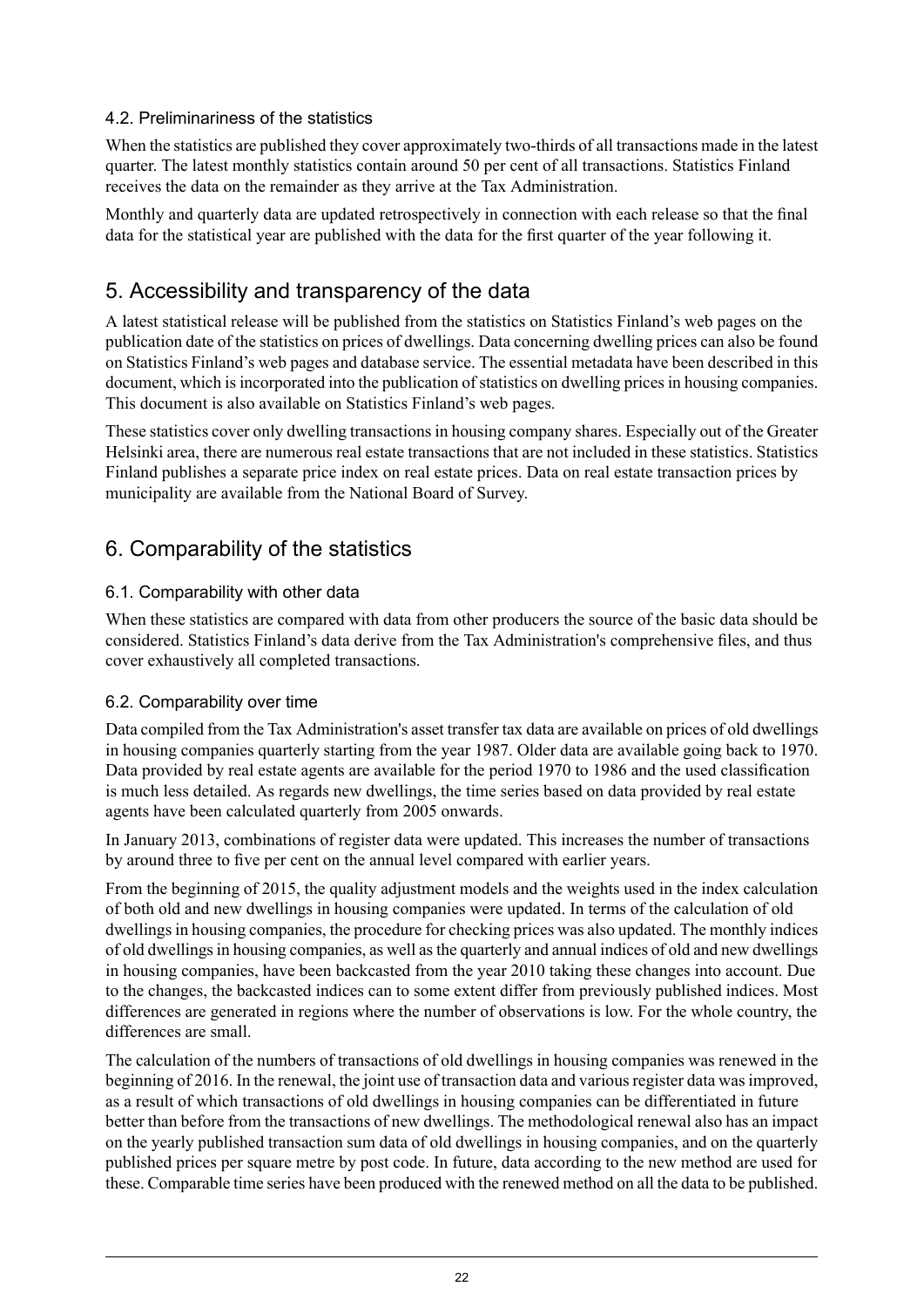From the beginning of 2018, the quality adjustment models and the weights used in the index calculation of old dwellings in housing companies were updated. In this connection, the checking methods for prices and surface areas were updated. The review procedure of observations included in index calculation was harmonised with the calculation of the numbers of transactions that was renewed in 2016. In addition, the new base year 2015=100 was taken into use. The calculation method for prices per square metre was changed in aggregation from the arithmetic mean to the geometric mean, which caused differences compared with previously published data, especially at aggregate level.

## 7. Coherence and consistency

In addition to the statistics on prices of dwellings in housing companies, Statistics Finland releases data on the price development of single-family houses and single-family house plots in the quarterly statistics on real estate prices. The prices of dwellings in housing companies and single-family houses are included in the indices of owner-occupied housing prices delivered to Eurostat (Council Regulation (EC) No. 93/2013). The indices of owner-occupied housing prices are published on Eurostat's website.

In addition to the statistics on prices of dwellingsin housing companies, Statistics Finland releases quarterly statistics on real estate prices. Besides the data published by Statistics Finland, real estate agents, credit institutions and banks also publish information concerning dwelling prices and their development.